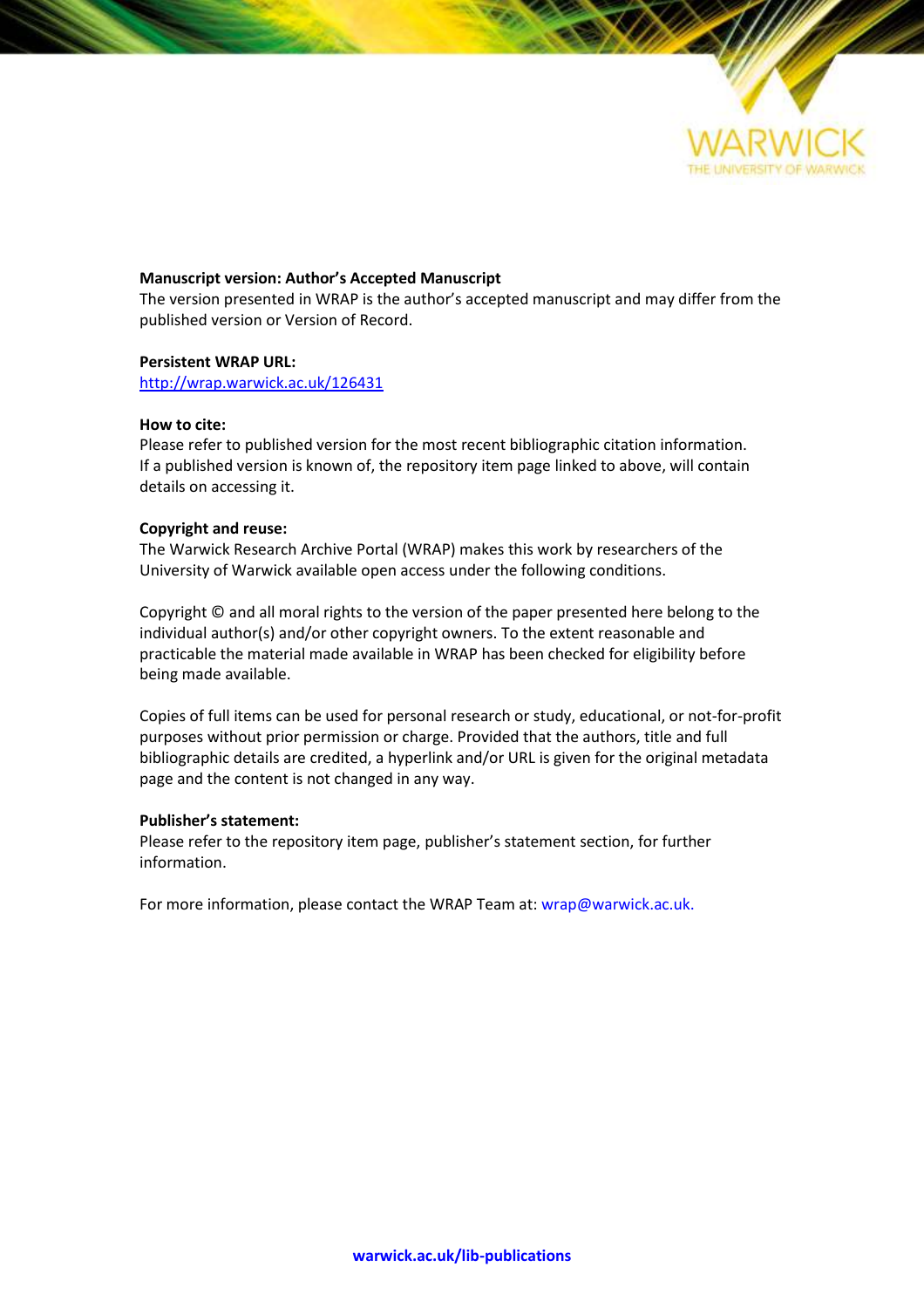# VANDERTOP | PERIPHERAL URBANISM, IMPERIAL MATURITY NOVEL | NOVEMBER 2019

## **Peripheral Urbanism, Imperial Maturity, and the Crisis of Development in Lao She's** *Rickshaw* **and Mulk Raj Anand's**  *Coolie*

### CAITLIN VANDERTOP

The theory of combined and uneven development has provided a new interpretive framework for studies of the novel in recent years, opening up connections between the central premise that capitalism produces an "amalgam of archaic with more contemporary forms" and modernist experiments with narrative time (Trotsky, qtd. in Deckard et al., *Combined and Uneven* 11).<sup>1</sup> Jed Esty, building on Franco Moretti's claim that writers such as Joseph Conrad, Franz Kafka, and James Joyce interrupt the linear progression to maturity associated with the European bildungsroman, has shown how such writers often do so from uneven, semiperipheral settings, producing "antidevelopmental fictions set in colonial contact zones, where uneven development is a conspicuous fact of both personal and political life" (Esty, *Unseasonable Youth* 2). As Esty suggests, the norm of universal development associated with Lukácsian realism is predicated on the subject's entry into national subjectivity, which itself is premised on the nation's ability to mediate relations between capital and province with reference to a shared political telos. Conversely, the evocation of a colonial world-system in modernist narratives of migration and displacement—spanning locations from Ireland to the Malay Archipelago and South America—is seen to interrupt the narrative structure guiding individual and national development, initiating a shift from "self-made protagonists to environmental victims," from "narratives of (at least apparent) class mobility to narratives of racialized class stasis," and from "regional to global maps of uneven development" (Esty, "Global Lukács" 369). Implicit in this argument is the idea that colonial and semicolonial zones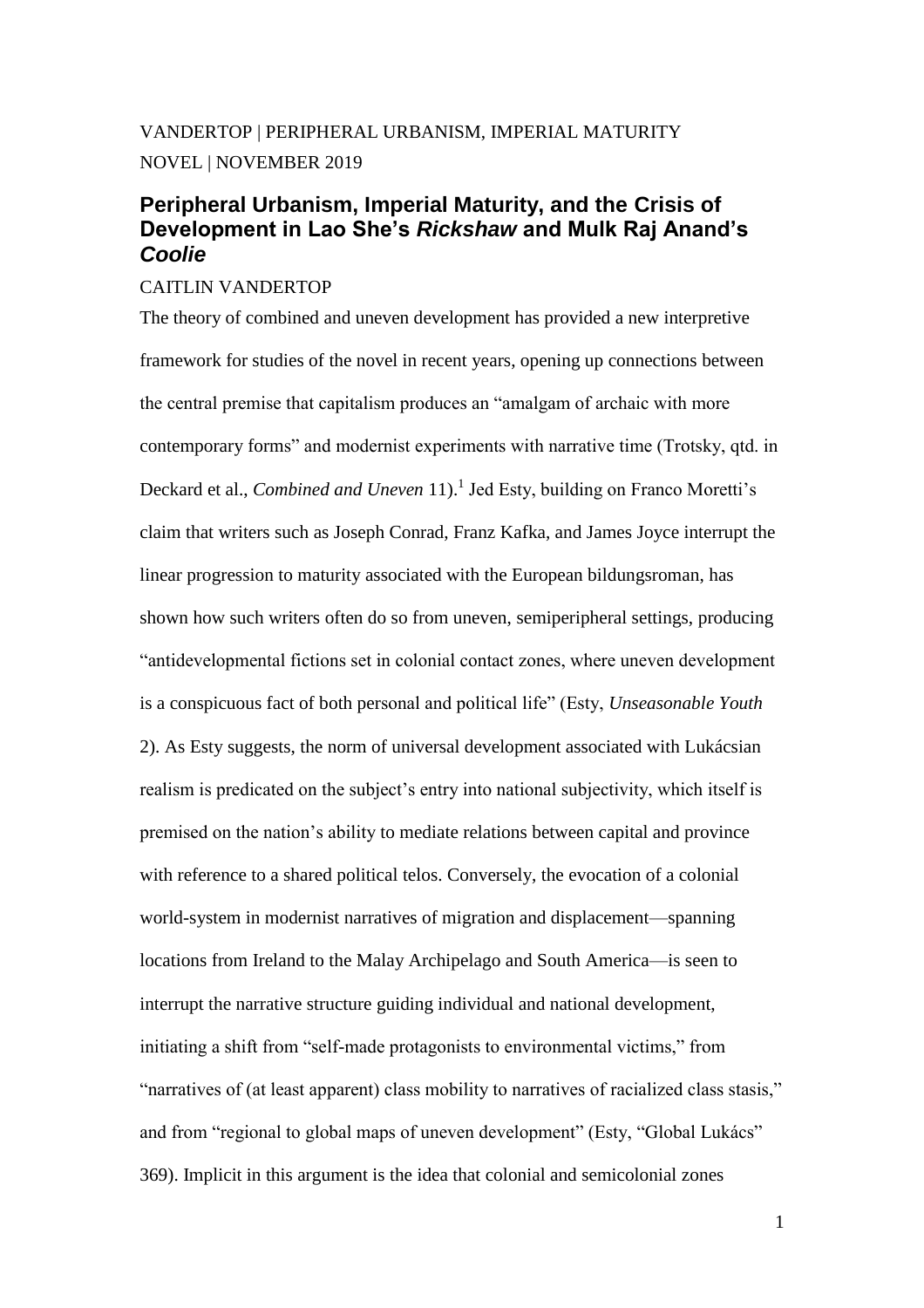function as effective laboratories for modernist experiments with the novel form, shaping its stream-of-consciousness narratives, its fictions of delayed adulthood, and its shift from "smooth biographical time" to "proleptic fits and retroactive starts" (Esty, *Unseasonable Youth* 2). In this way, what the theory of uneven development provides is new ground for a historically formalist reading of modernism as the articulation of a shift from national to global time, one that interrupts the telos of national development encoded in the structure of the nineteenth-century novel.

These antidevelopmental narrative structures can be grounded more specifically in the uneven cultures of the peripheral *city*. As Walter Benjamin, Marshall Berman, and Fredric Jameson have each shown, much of modernism's fusion of the classical and the contemporary evokes a sense of the lived coevalities and asynchronous temporalities of peripheral metropolitan lifeworlds, absorbing the amalgam of grand houses and shabby tenements, tramways and cattle lines, modern media and "mystical tradition" on display in cities from St. Petersburg to Dublin and Prague (Benjamin 141). Within self-consciously peripheral cities, the interruption of the linear progression to maturity occurs not only through aesthetic and avant-garde challenges to developmental time but also through the stalled movement of urban protagonists, who—if not trapped in bedrooms or basements—wander the streets aimlessly or find their journeys hindered by the task of transporting others. It is the latter experience that this essay identifies in two twentieth-century novels from the semiperipheral metropolis: Lao She's *Rickshaw* (1936–37) and Mulk Raj Anand's *Coolie* (1936).<sup>i</sup> Tracing the journeys of migrant workers engaged in informal urban labor in early twentieth-century Peking (Beijing) and Bombay (Mumbai), respectively, the novels juxtapose the visual cultures of colonial modernization schemes with everyday, arresting experiences of poverty and precarity on the city

 $\mathfrak{D}$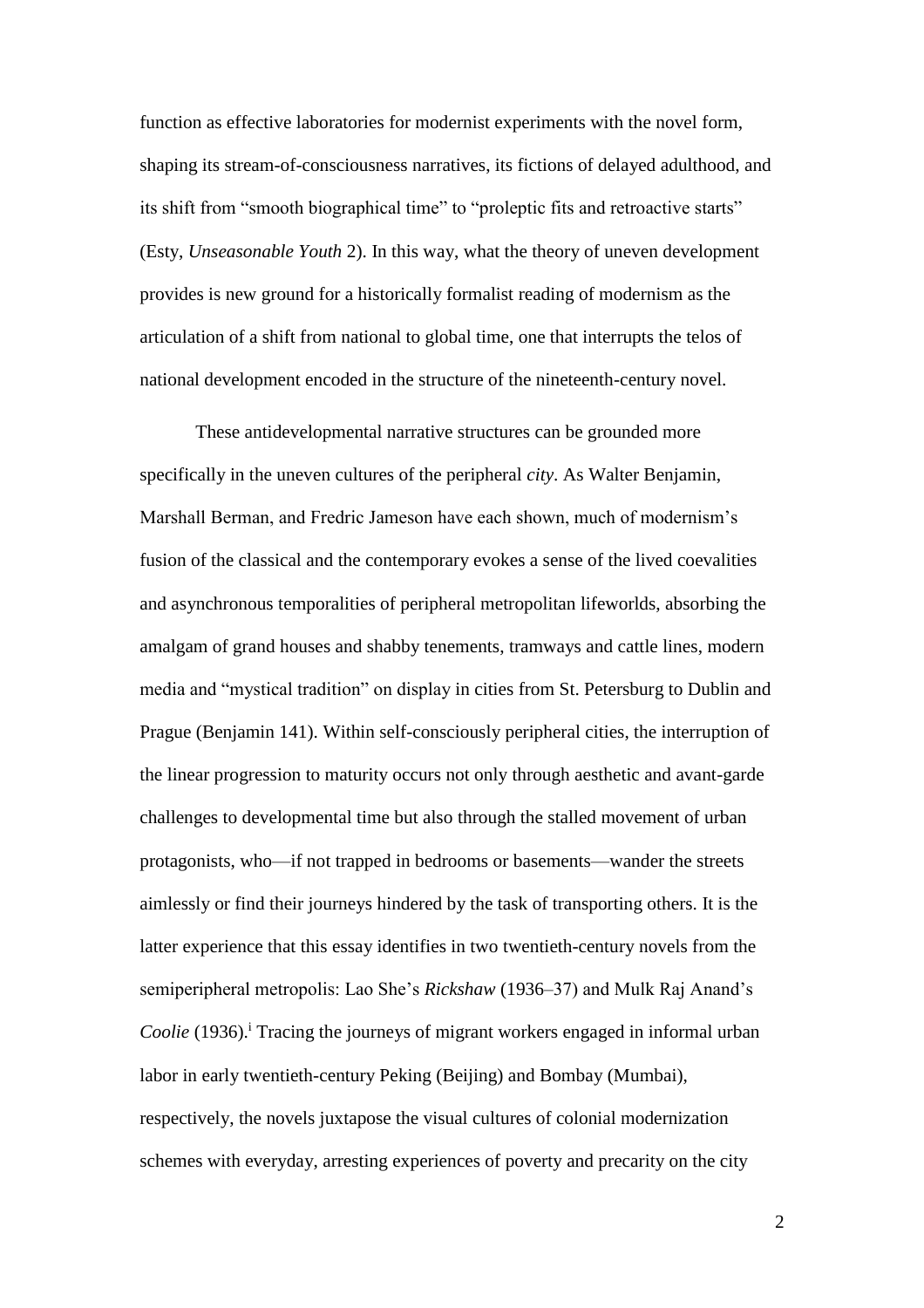streets. The result, I will argue, is precisely the kind of modernist transition from national to global time associated with anti-developmental fiction set in underdeveloped zones.

A starting point for this essay's comparative approach is the fact that both novelists, while studying and teaching in London between 1926 and 1929, expressed an interest in "peripheral" European writers including Henrik Ibsen, Fyodor Dostoevsky, Conrad, and Joyce. Both cited the latter's *A Portrait of the Artist as a Young Man* as a source of particular inspiration insofar as it was seen to ground the European bildungsroman in the concrete and complex specificities of a colonial setting.<sup>2</sup> Inspired by the anticolonial possibilities of this urban specificity, they each articulated similar projects: Anand sought to expose a side of the Indian city that he felt was absent in E. M. Forster's setting of Chandrapore, while Lao She planned to "write back" to Conrad's *Lord Jim* by unearthing the migrant histories of the urban Chinese diaspora. The novels that they produced in 1936, *Coolie* and *Rickshaw*, reveal a mutual commitment to politicizing the English canon, weaving intertextual references to Daniel Defoe, Charles Dickens, and Rudyard Kipling into their respective journeys of dispossessed migrant protagonists. While both novels explore prescient regional issues—including rural-to-urban migration, casual urban labor, and the social geographies of natural disasters—their intertextual references transform these experiences into a direct, protopostcolonial challenge to the universalist assumptions of the English novel, revealing the colonial mechanisms of value and visibility that determine both its scope and the interests of its metropolitan readers.

A second major point of intersection between these writers is their mutual involvement in urban planning. Anand worked for the Marg architectural magazine in Bombay and lent his voice to Nehruvian planning schemes—even interviewing Le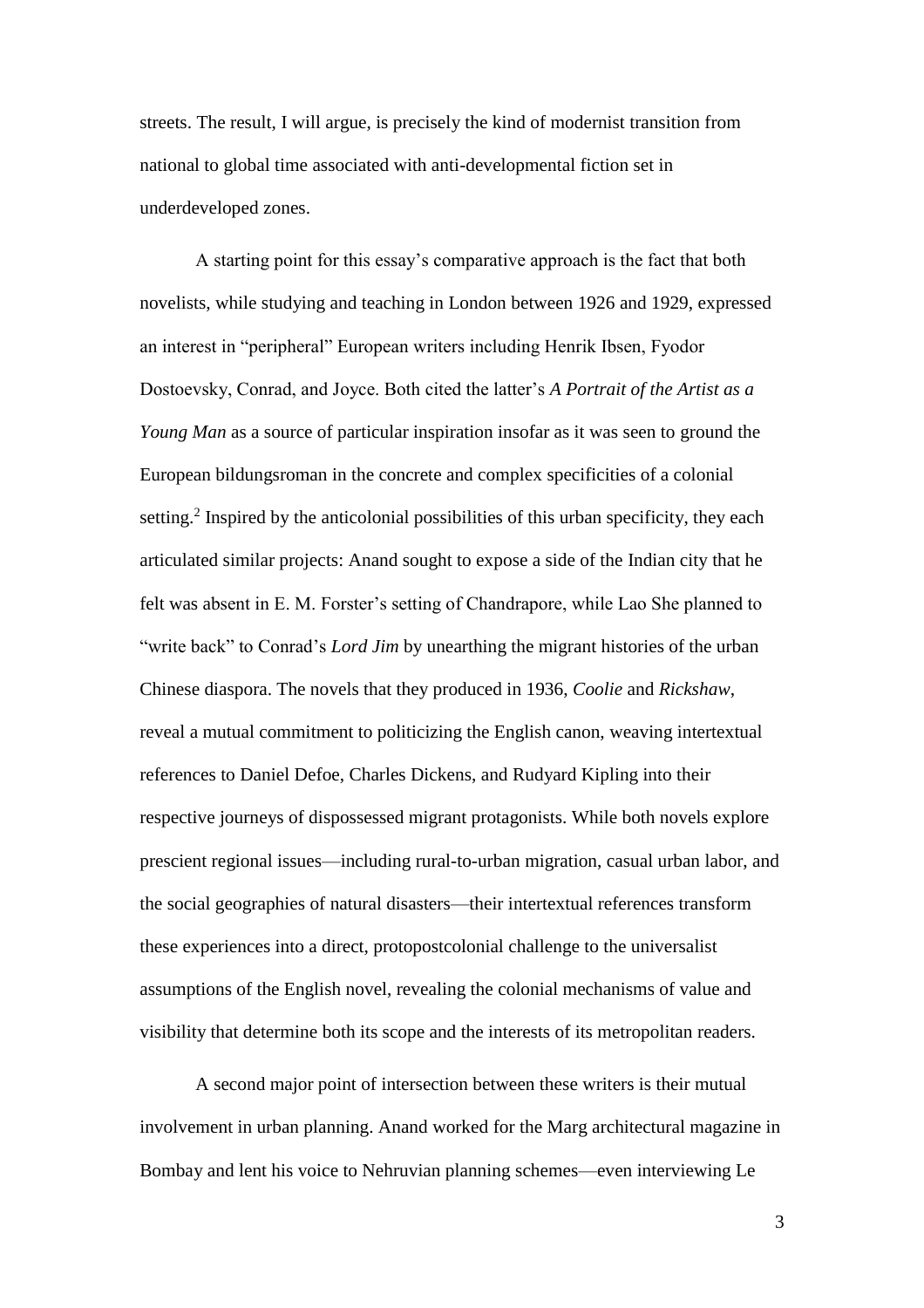Corbusier and hosting exhibitions in the modernist city Chandigarh—while Lao She remained a long-standing supporter of the garden city movement and produced commissioned work celebrating Communist urban planning initiatives in Beijing. Yet although both were socialists who refused to abandon the idea of development altogether, the sudden deaths of their two rickshaw-pulling protagonists met with accusations of pessimism and fatalism. Lao She was forced to explain his novel's lack of working-class agency with a piece of self criticism, while Anand was repeatedly condemned for his protagonist's failure to act. What such critiques overlook, however, is the extent to which *Coolie* and *Rickshaw* undermine universalist narratives of emancipation, class struggle, and economic development primarily because of their attentiveness to the complexities of uneven development in colonial and semicolonial regions. Both texts draw on the visual unevenness of the peripheral city in order to stage the interruption of their protagonists' developmental trajectories, doing so simultaneously in ways that challenge the progressive telos underpinning colonial modernizing discourses of the period—from narratives of enclave modernization in semicolonial China to those of "development along native lines" (Harris 24) in British India. Central to this shared challenge is the use of the rickshaw itself as a vehicle that literally and metaphorically drags the protagonists back, bringing an untimely end to their journeys to maturity and, consequently, to the narrative arc of the novel form. The rickshaw—with its fusion of the modern and traditional, mobile and immobile, manual and mechanical—becomes not only a plot device but a suggestive historical metaphor for the unevenness of urban modernity in its global context.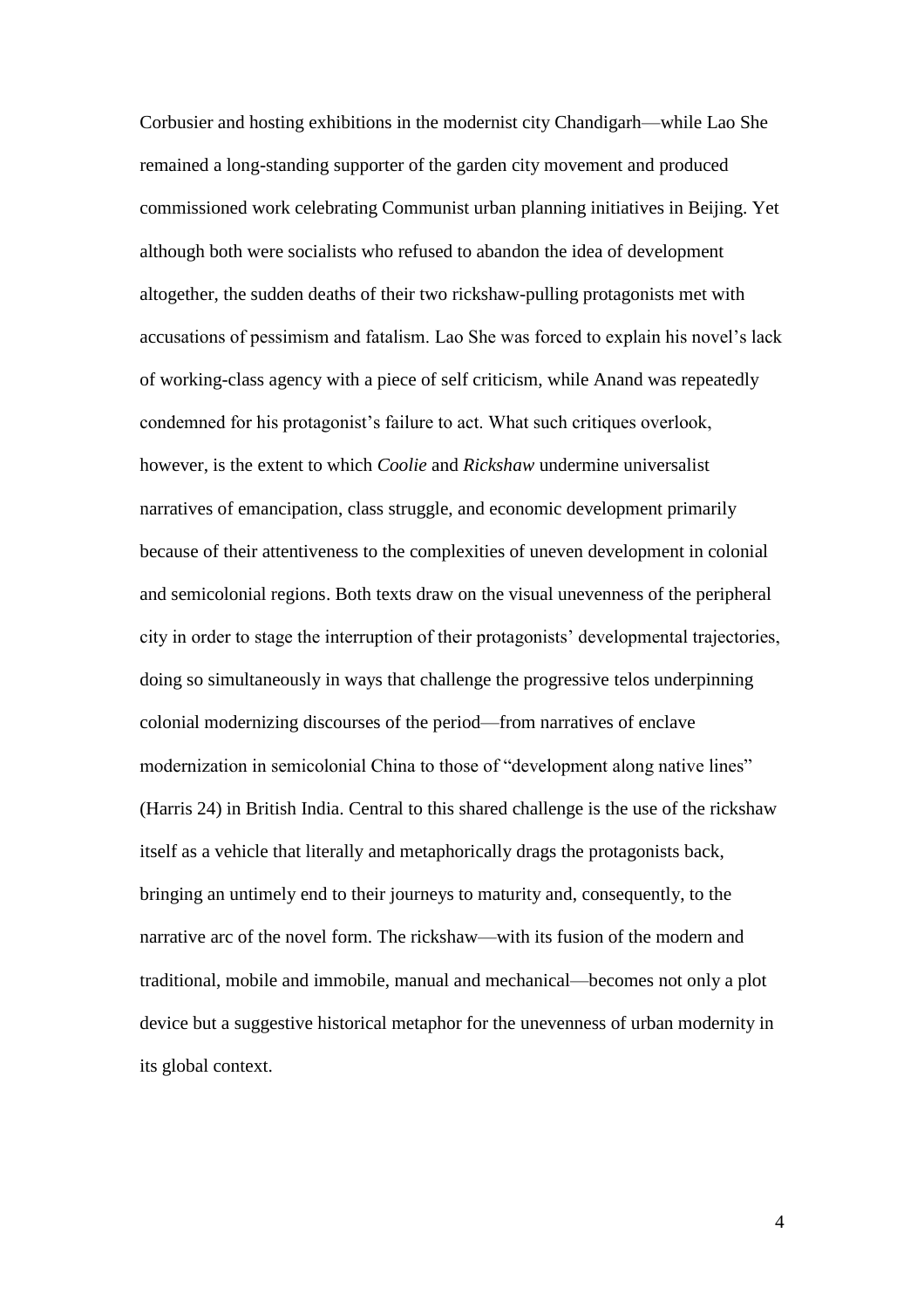## **"A Modern City of Tradition"**

Although Lao She's *Rickshaw* is known for its intimate portrayal of early twentiethcentury Peking, the novel can be seen to transform the contradictions of semicolonial modernization—witnessed visibly on the streets of the city during the interwar period—into a wider, critical engagement with developmental colonial narratives.<sup>3</sup> If the novel resembles an urban fairy tale whose magical gratifications fail to materialize, it is the city itself that acts a constant foil to the personal, moral, and economic aspirations of the migrant protagonist. At once "filthy, beautiful, decrepit, lively, chaotic, peaceful, and charming" (*Rickshaw Boy* 290), Peking is presented as a landscape of contradictions, echoing historical descriptions of the former capital, in the aftermath of its partial modernization during the Republican period, as a palimpsest of historical layers and a patchwork of enclaves, combining courtyards and grand palaces, craft guilds and factories, rickshaws and railway stations.<sup>4</sup> Of these enclaves, none was more conspicuous than the Foreign Legation Quarter, whose resident expatriates were sheltered from the seismic events taking place beyond its fortified gates and whose artificially green lawns—in contrast with the spectacles of poverty, refuse, and public executions on display in the old city—evoked a sense of coeval urban temporalities (Boyd xviii). Despite their close proximity to traditional and preindustrial districts, the city's modern factory, university, and diplomatic zones were shaped by the new intellectual methods introduced by visiting lecturers from the United States and the leaders of Britain's New Town and garden city movements, with whom China's New Intellectuals, a group of radical modernist scholars and students, sought to cultivate the public spirit observed in European cities of the period. Yet despite numerous development schemes for parks, green spaces, and street signs, urban planners faced a "challenging reality" (Dong, "Defining Beiping"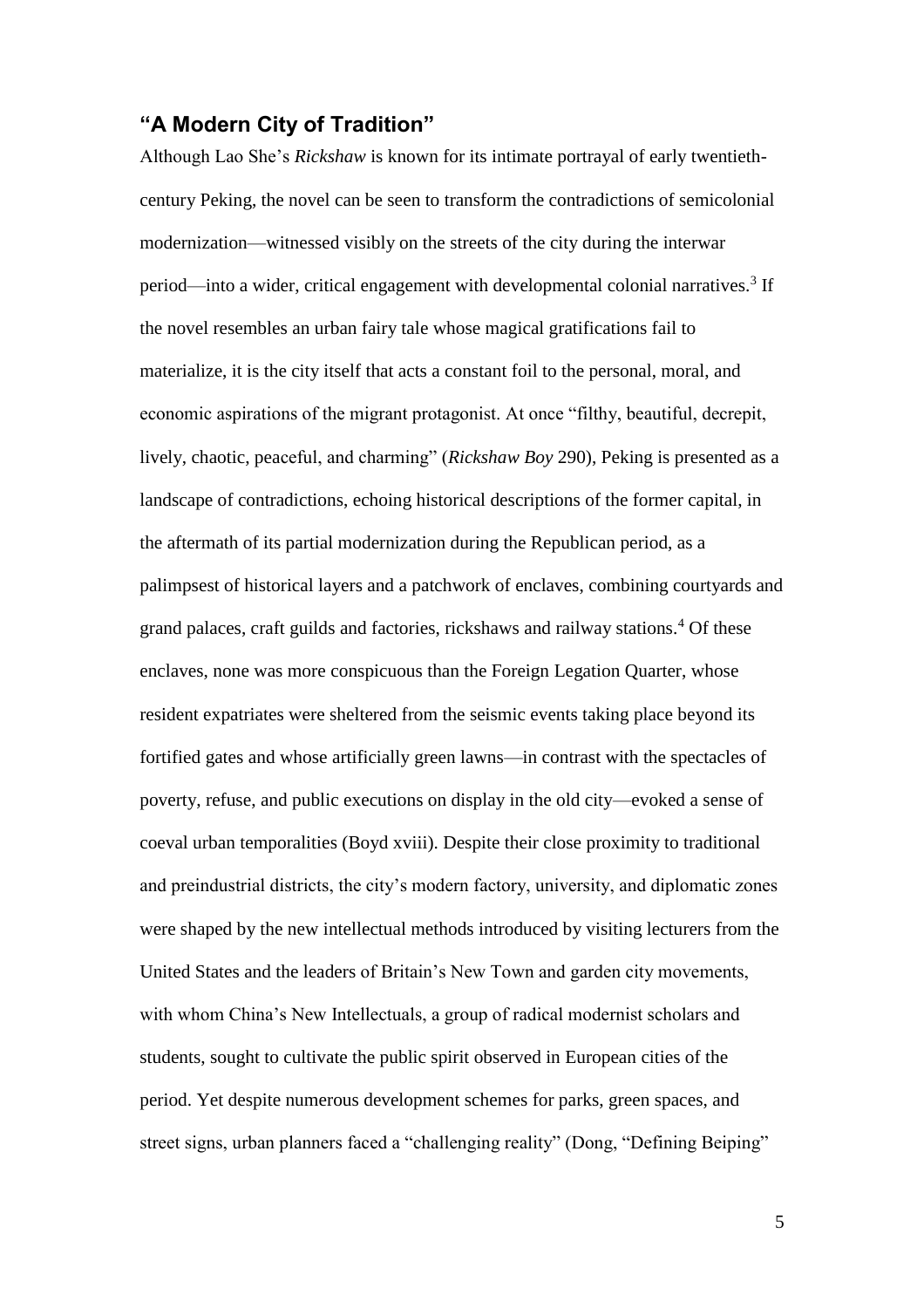121). A case in point was the opening in 1925 of Capital Park, with its "World Garden": although intended to align the city with "the civilized countries of the world" (129), the park was deemed somber and inconvenient by the majority of residents and was subsequently occupied and looted by warlord troops (128–30). Just as plans to turn the former capital into a self-reliant, modern metropolis failed to solve the financial problems caused by the withdrawal of central government support and the departure of wealthy families and officials, so the superimposition of new social codes and behaviors did not insulate residents from the upheavals of warlord politics and the foreign-backed mercenary interventions that continued into the 1930s. Rather, half-implemented changes forced residents to navigate the double meanings of a complex and elusive urban landscape, fittingly branded a "modern city of tradition" by the municipality (132).

A second point to make regarding the city's visibly uneven development is that this reflected the wider contradictions of China's semicolonial status in the early twentieth century. As Liu Kang suggests, Chinese cities such as Shanghai and Peking saw modern production methods, technologies, and infrastructures introduced under the military and political auspices of Euro-American and Japanese powers, even as these same powers continued to prolong archaic forms of social and political organization in the interests of landowning elites, militarists and corrupt officials (Qtd. in Deckard et al., *Combined and Uneven* 11). A striking contradiction emerged between the regressive system maintained by colonial powers and their active promotion of modern "civil society" discourse through the press and university systems, which opposed "officialdom" and corruption in favor of civil participation, equality, and individual liberty. For Kang, this discourse did not describe a society containing a large and independent bourgeoisie, as in Europe, but was applied to "a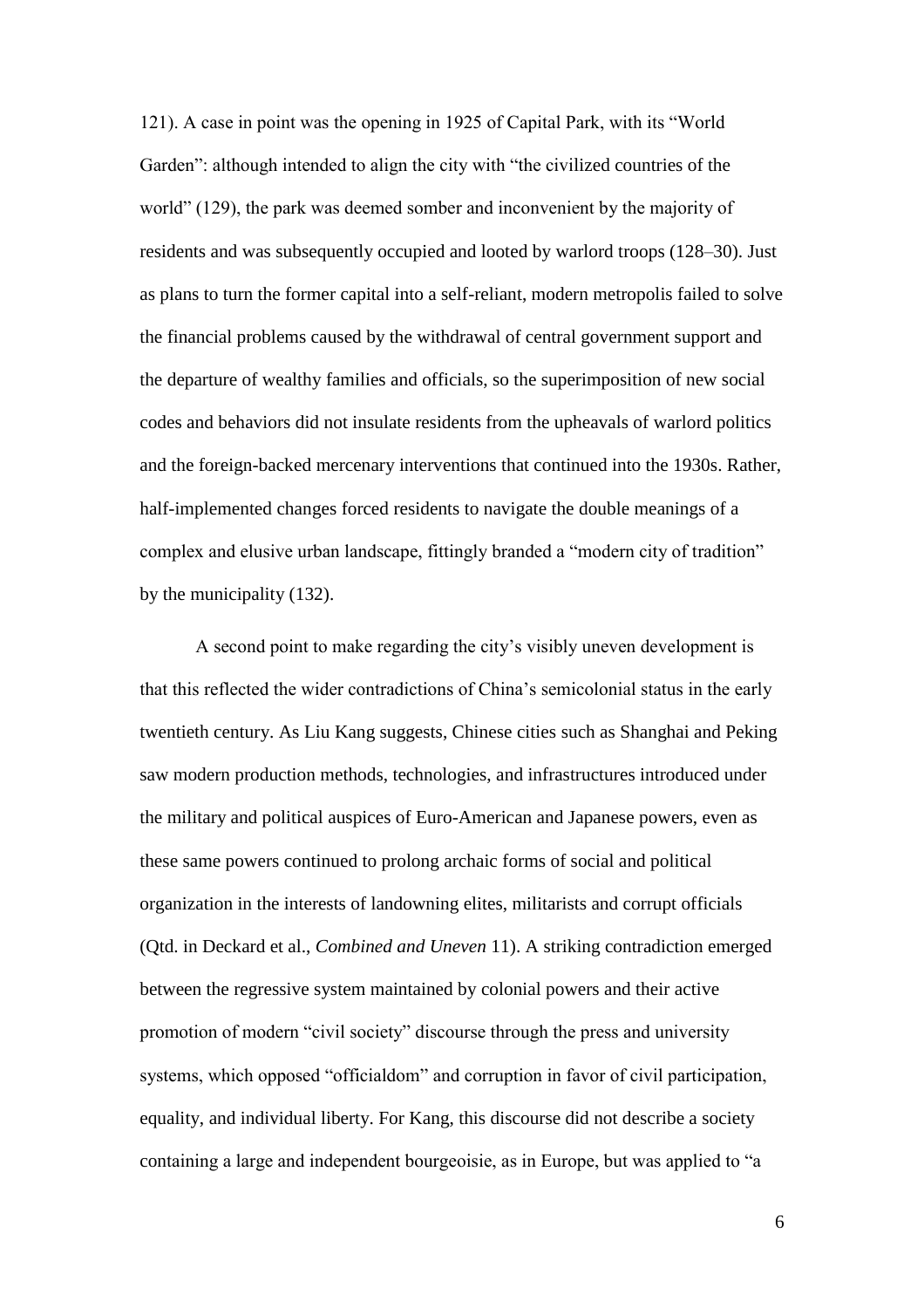segment of civil society in a country dominated by both local imperial or military rulers and Western colonialists" (Kang 40). Consequently, the visual incongruities of the city itself came to mirror the wider discursive contradictions generated by the attempt to graft modern liberal ideas onto a semicolonial setting.

Lao She's *Rickshaw* can be seen to engage with precisely these visual incongruities and discursive contradictions. While the novel is best known and appreciated for its locational specificity, it is nevertheless telling that the opening passage begins by situating the protagonist within a semicolonial landscape divided into "several classes of rickshaw men," each confined to a specific territory according to their age, origins and linguistic abilities (*Rickshaw Boy* 1). While the migrant pullers are confined to the local areas, the young local pullers patrol the Tsinghua University district, and the superior pullers take passengers from the Foreign Legation Quarter. This latter group, the narrator writes, is privileged because its pullers possess a valuable skill: "[W]hen a British or a French soldier says he wants to go to the Summer Palace . . . or the Eight Alleys red-light district, they understand" (3). Not only does the novel begin by suggesting that it is English and French, rather than local knowledge, that function as the primary drivers of social mobility, but it also shows how the colonial enclave and its multilingual, white-shirted pullers fuel the protagonist's aspirational desire for mobility and hence drive the novel's events. Through this initial reference to the city's linguistically demarcated and socially stratified network of enclaves, as well as its foreign military presence, the novel frames its local portrayal of the metropolis within a globally uneven context.

Similarly, the motif of the rickshaw itself within Lao She's novel, as a device that fuses the imported and domestic, modern and traditional, human and mechanical, speaks to China's uneven experience of urban modernity within this context.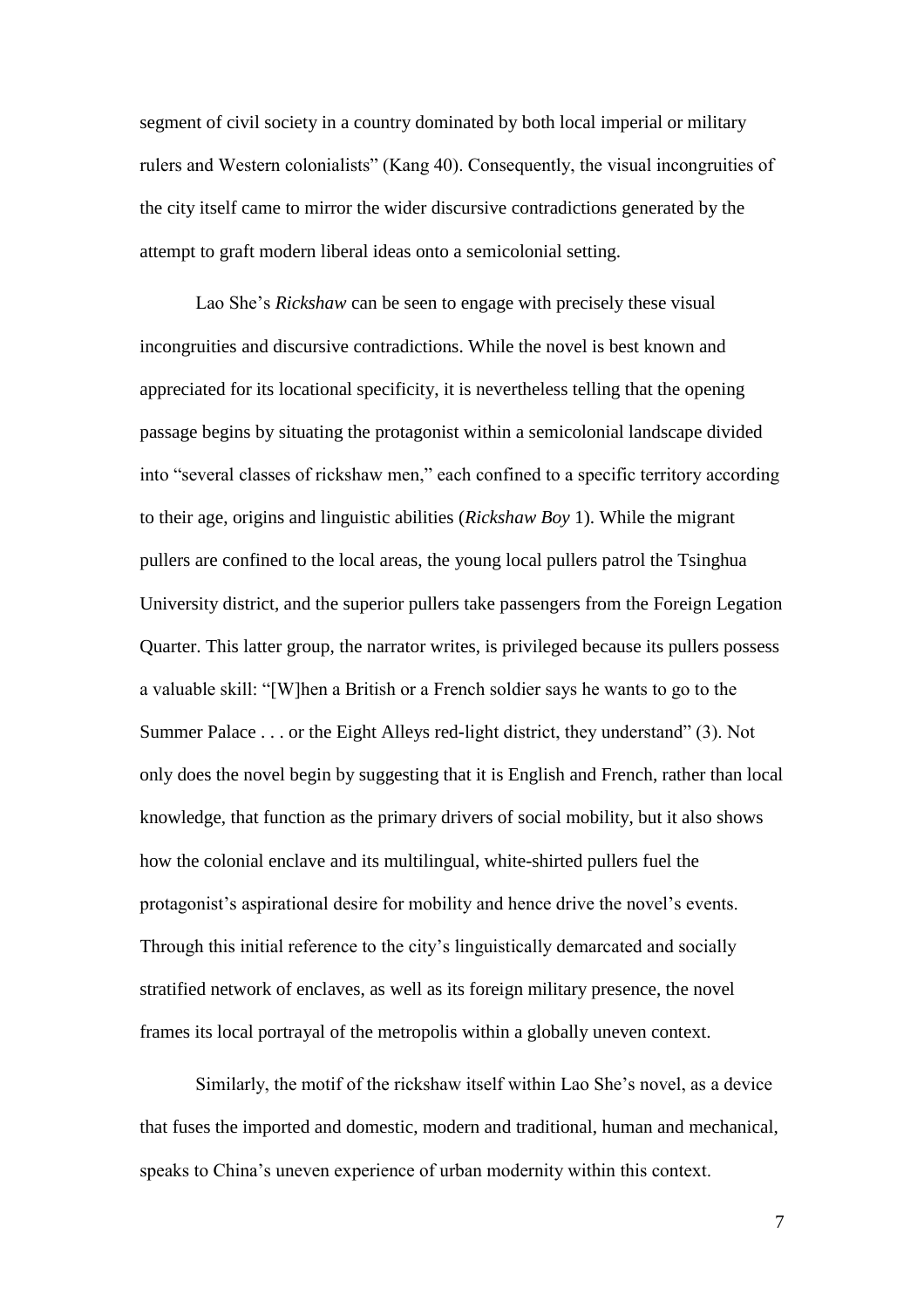Imported from Japan in the 1890s, the vehicle offered a faster and more convenient alternative to the sedan chair or the horse and cart, employing modern technologies such as inflatable rubber tires, ball bearings and metal springs. For some, it was viewed as a sign of progress, functioning as a modern status symbol that displayed the wealth and prestige of those with access to the university, government, and diplomatic sectors. Yet because many rickshaw passengers were foreigners and tourists, while pullers were Chinese, the spectacle formed a catalyst for racial and ethnic tensions. To Boxer reformers, the vehicle was a symbol of domination by Japan and the West that paraded the kinds of dehumanizing labor reserved for Chinese workers; to a number of visitors and missionaries it reinforced orientalist assumptions about the barbarism and cruelty of an Eastern "rickshaw civilization" (Acton 24); and to anti-Manchu ethnonationalists, the device was a lingering remnant of a "feudal" China in decline. Elements of racial discrimination also appeared among socialists, for whom the vehicle was a symbol of the "backward" and "primitive" nature of capitalist exploitation in Asia. Despite the similarities between the rickshaw puller and the European factory worker—insofar as both appeared as cogs of the machine—the fact that the rickshaw was seen to rely more directly on the exploitation of human energy was viewed as evidence of Chinese "abnormal development" (qtd. in Strand 36). Yet the fact that such critiques failed to take into account the degree to which "normal" development in the European factory was always contingent on physical labor undertaken in the colonies—from the mineral extraction for cogs to the rubber cultivation for wheels—suggests that the rickshaw was less a symbol of Asian "abnormal development" than of the durability of physical exploitation within colonial and semicolonial regions. Indeed, given that the number of pullers in Peking rose in tandem with that of the rural migrants fleeing the countryside following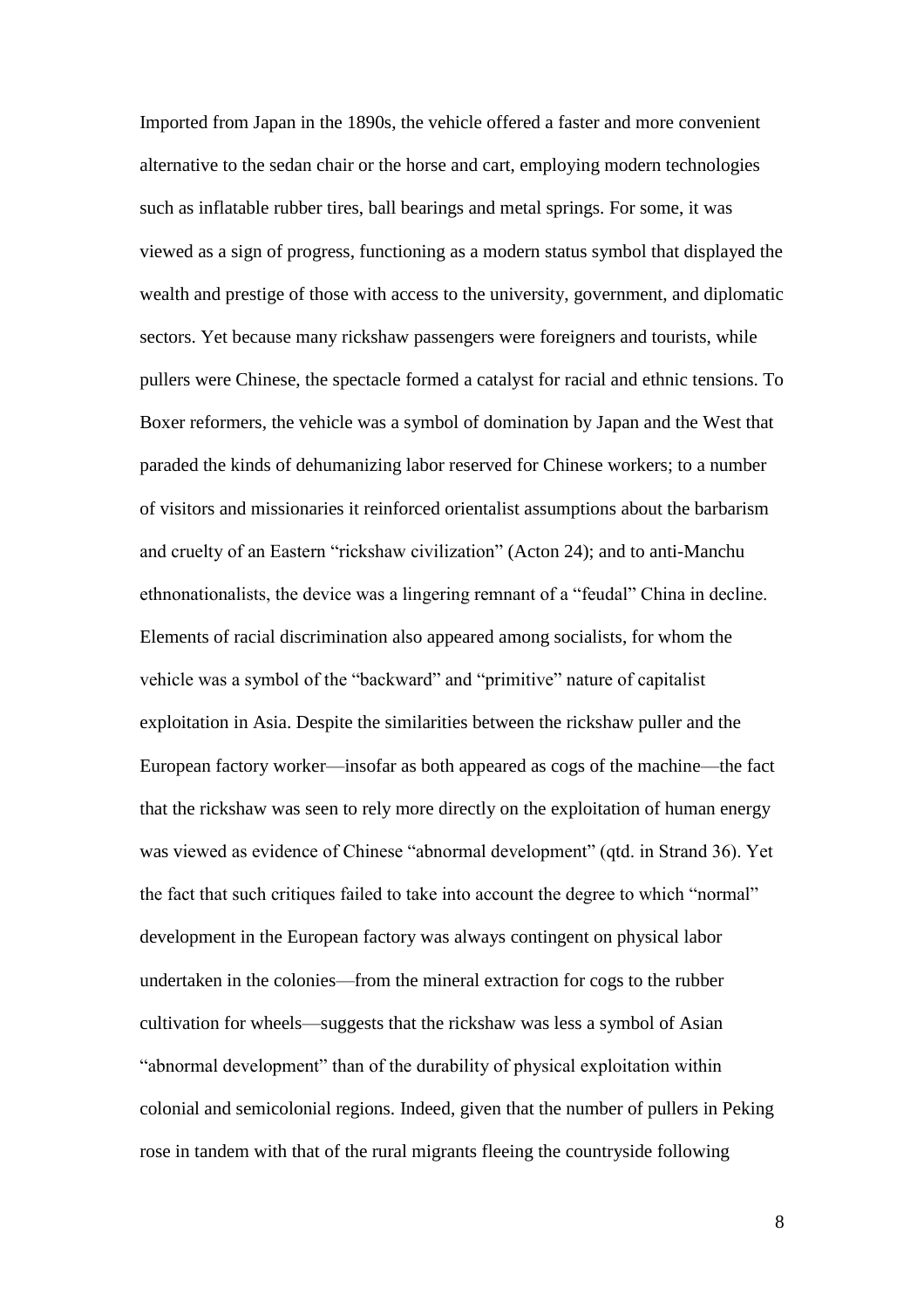foreign-backed mercenary interventions—such that the large and fluid labor reservoir of casual, semiskilled, and seasonally employed workers numbered in the tens of thousands by the 1920s—the device became a symbol of a predominantly colonial experience of precarious and disorganized capitalism.

Because of the rickshaw's ability to crystallize a number of these social concerns, the vehicle became a subject of interest for fiction writers in 1920s China.<sup>5</sup> For Lao She, the figure of the lone rickshaw puller (as opposed to the bus passenger in his London novel, *Ma and Son*) attests to the mechanisms by which individuals are forced to make their own way in the semicolonial Chinese city, without the securities gained through urban planning in affluent European metropolises of the period. In *Rickshaw*, the device both articulates and frustrates the protagonist's desire for social mobility, and this operates at the formal level through the novel's two-tiered narrative structure. On the one hand, there is the omniscient narrator, who frequently interjects with direct social commentary and provides detailed descriptions of the city, many of which emphasize its economic and material limitations. On the other, there is the voice of the eighteen-year-old migrant, Camel Xiangzi, whose desire to own an imported rickshaw and to achieve economic independence forms the starting point for the novel's second mode—that of Xiangzi's self-projected developmental narrative. From the beginning, Xiangzi is depicted as an aspirational economic agent determined to be the "master of his own fate" and a modern, "high-class" man (*Rickshaw Boy* 4) who plans to "buy a rickshaw and find a wife without relying on anyone else; that's how things were done" (68–69). Adopting the mantra that hard work will eventually pay off, his identity is built around a narrative of masculine independence. After four years of hard labor and "unknown thousands of drops of sweat" (4), he manages to save the funds to purchase the vehicle, and, gazing at his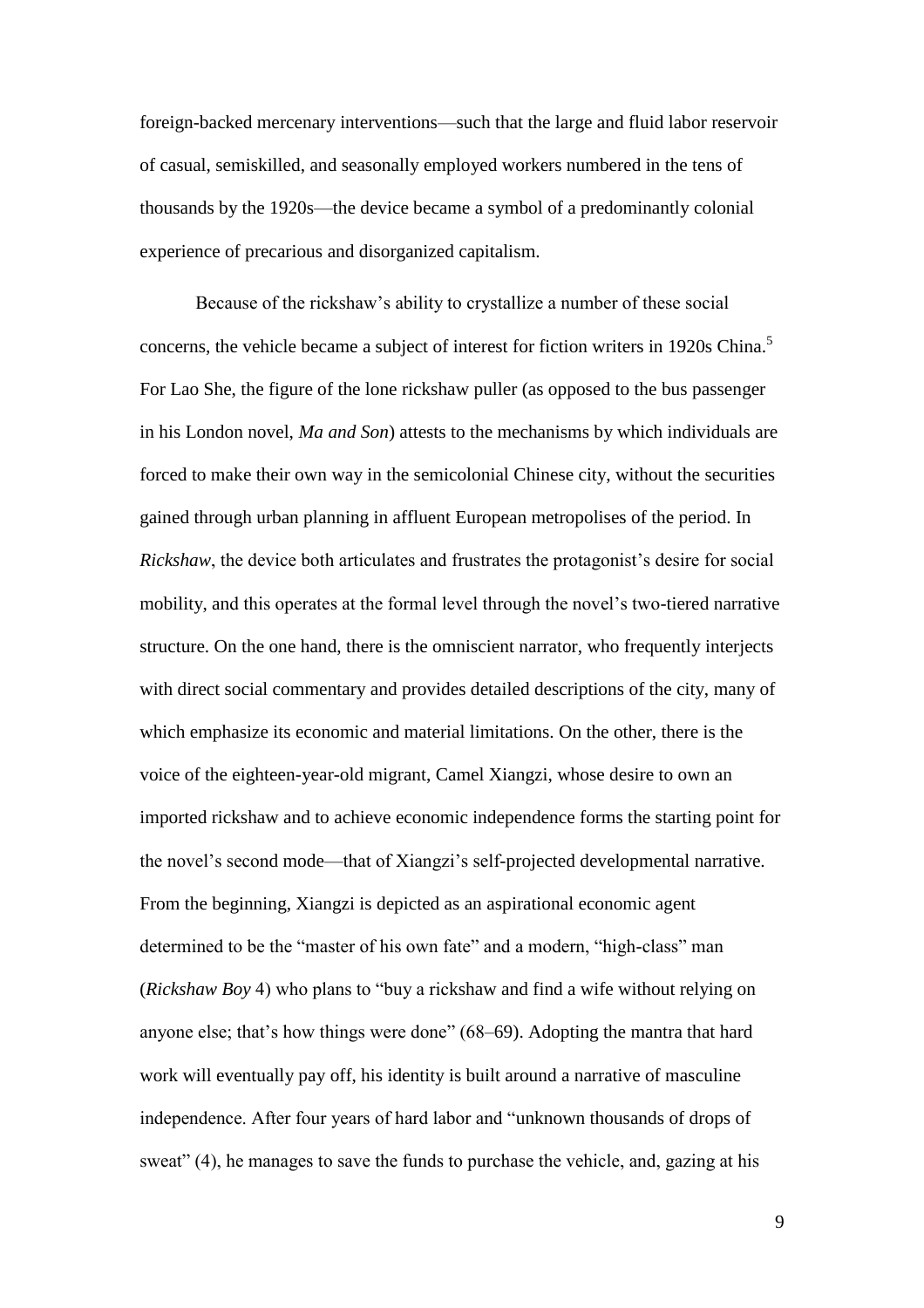reflection in the shining metal, imagines his future as an independent and impenetrable "man of steel" (275). Though removed from his rural surroundings, Xiangzi remains "a country boy who, unlike the city folk, did not hear the wind and mistake it for rain" (16). An empiricist for whom things are not real if they cannot be seen, felt, and quantified, he internalizes the anxiety formerly reserved for rains and farmland: "Only his rickshaw mattered . . . it was a fertile field that dutifully followed him everywhere, a living piece of land, a precious possession" (16). Yet Xiangzi's empiricism and his faith in physical immediacy prove inadequate to the complexities of the Chinese metropolis. After failing to pay attention to the rumors of forced conscriptions in the university district, he is captured by warlord soldiers and forced to work as a "coolie" laborer. Despite his meticulous bookkeeping skills, Xiangzi's quest for economic independence and urban mobility is repeatedly undermined throughout the novel by direct forms of accumulation including warlordism, corruption, bribery, and favor (*guanxi*). Faced with the obstacles of war and corruption, malnutrition, sexually transmitted disease, road accidents, and natural disasters—each of which is mediated by his urban poverty—Xiangzi finally admits that "[e]ven for a man of steel there's no way out of the net we're all caught in" (275). His attempts at self-improvement through rational empiricism and Crusoean thrift prove hopelessly idealistic amid these lived complexities.

Although scholars have frequently read the novel as a critique of individualism—noting the final, obituarial descriptions of Xiangzi as "[r]espectable, ambitious, idealistic, self-serving, individualistic" and "a ghost of individualism" (300)—others have highlighted how the novel's negative depiction of the crowd allows it to reject both individualism and collectivism (Liu 125-26). Yet by shifting the focus away from Xiangzi's behavior and toward his environment, we see how the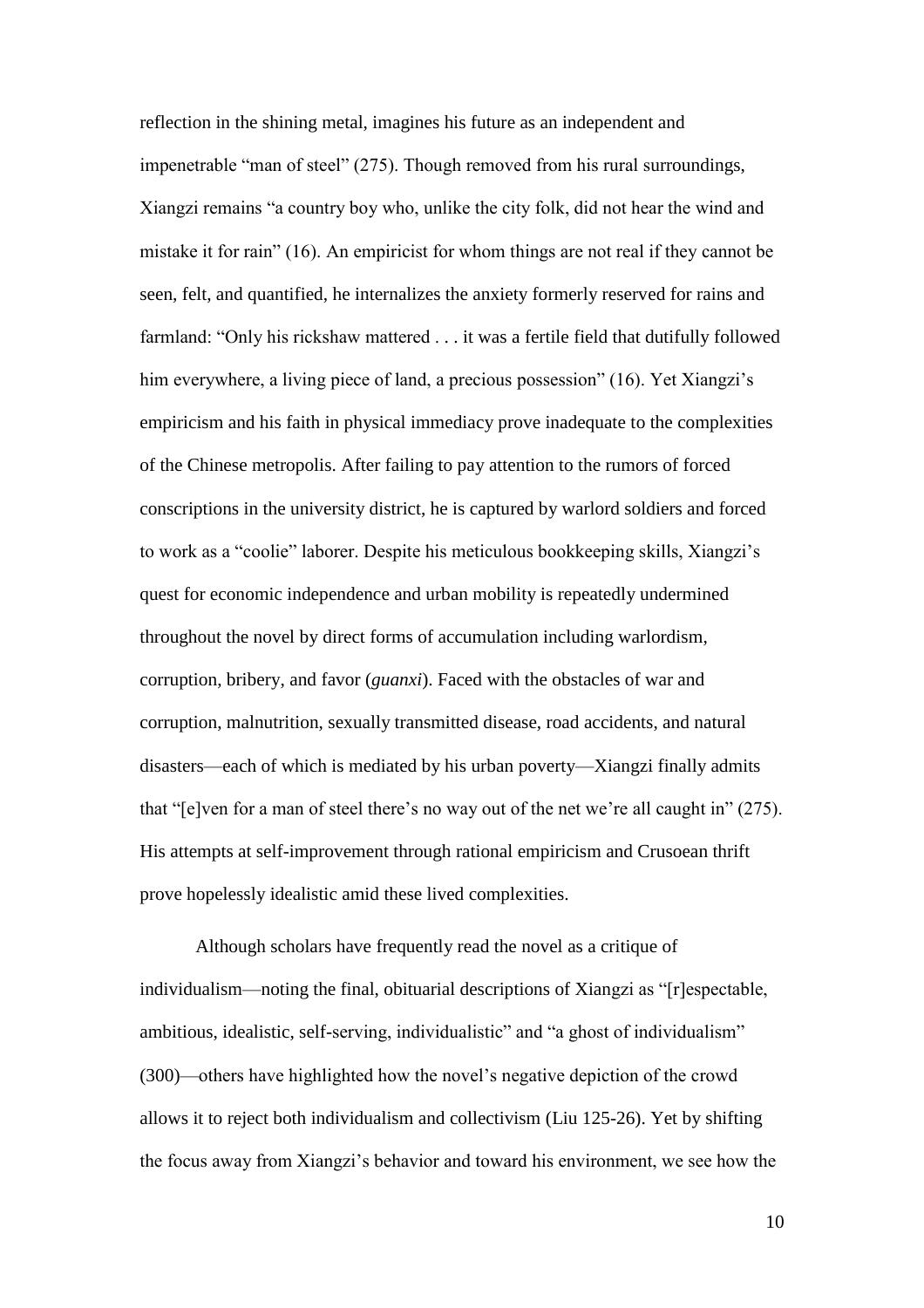city itself works to distort both individual and collective action. While the final description of Xiangzi appears to lay blame on his belief that individual endeavor will allow him to rise above structural poverty, the alternative sentence provided in James's translation and repeated in Lao She's 1951 revision describes Xiangzi as a subject "caught in Individualism's blind alley" (*Rickshaw* 249). Privileging setting over character, this metaphor casts Xiangzi as a victim of the urban environment's own logic: the blind alley, as a road to nowhere that limits peripheral vision, diverts the path to individual fulfilment to counterintuitive and self-defeating ends. We might then think of the novel not as a critique of individualism so much as its complex *staging* within a specific and inimical setting.

Read in this way, the narrative resembles a kind of reverse-Robinsonade that dramatizes its own early twentieth-century Chinese context, one in which an aspirational, diligent, and calculating protagonist tries but ultimately fails to profit by his environment. Lydia Liu argues that Lao She's novel "has much in common with Defoe's *Robinson Crusoe* in its unprecedented emphasis on money, economic individualism, independence, [and] the dignity of labor," although she insists that Xiangzi is no Crusoe and must "be interpreted on his own ground" (117-118). Doing so need not mean overlooking Lao She's engagement with Defoe's text or the conventions of the English novel that it pioneers. *Rickshaw* is split between Xiangzi's own perspective, conveyed through free indirect discourse and use of local dialect, and that of the omniscient and less sympathetic narrator. As Xiangzi's anxiety about "corrupting" influences becomes increasingly paranoid, the narrator exposes the mental acrobatics involved in his willful attempt to graft narratives of manly independence onto an ill-fitting setting. If Xiangzi relies on certain maxims about self-driven development (aiming, for example, to progress in life "without relying on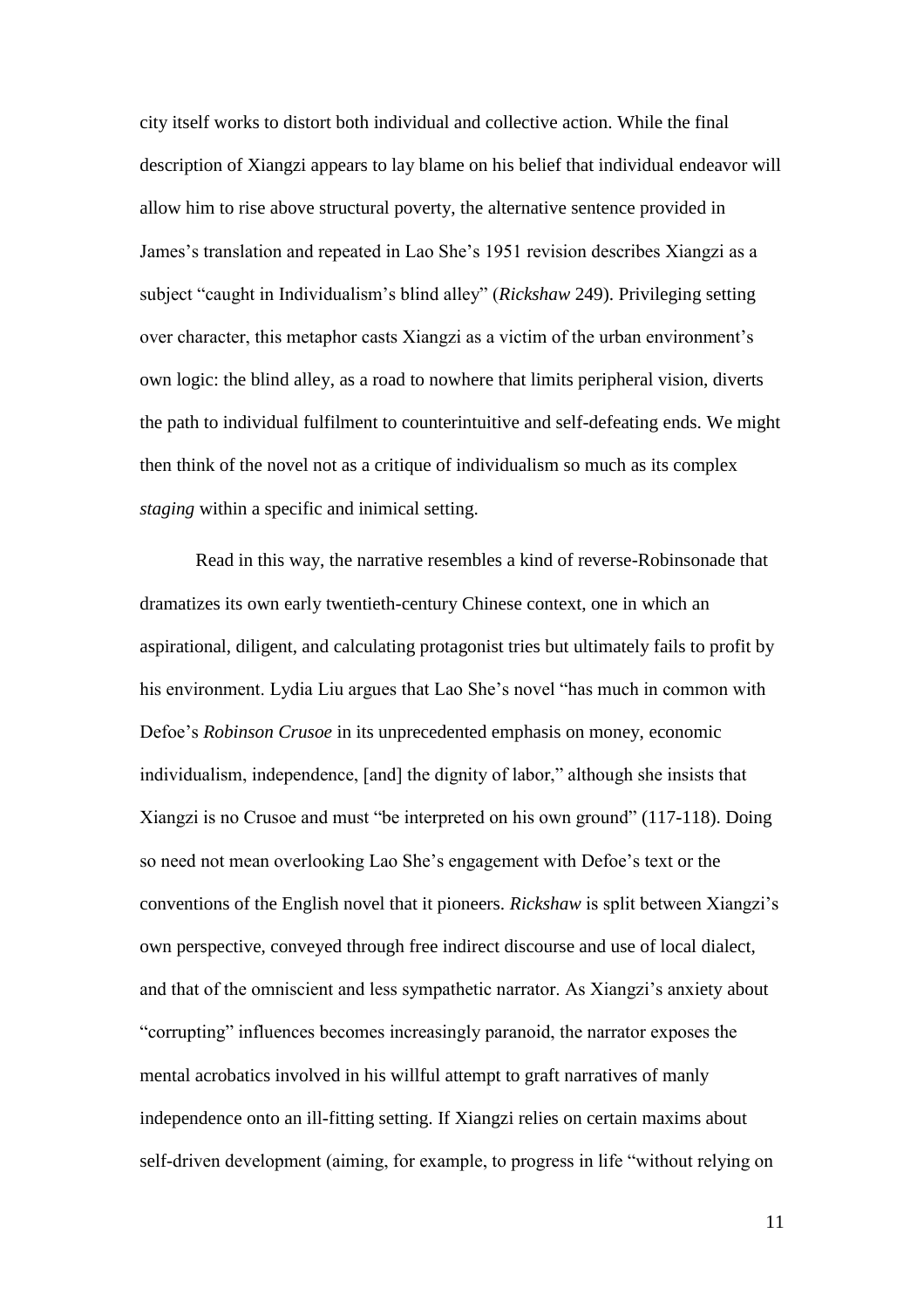anyone else; that's how things were done"),**{AU: This quote is cited two pages above, so no need for citation here.}** the narrator undermines many of these through the depiction of a setting radically at odds with the landscapes of English colonialism. Defoe's Crusoe is seen to serve his economic self-interest through the individual (and by implication, national) qualities of meticulous bookkeeping, prudence, and hard work, yet these very same attributes prove self-defeating within the forking paths of the Chinese city. Rooted in warlord Peking, amid the world-historical realities of dependency and foreign militarism, bribery and corruption, poverty and disease, the novel stages a series of contradictions between the conventions of self-development embraced by Xiangzi and the political and economic landscapes that continually frustrate them. While some critics have read *Rickshaw* as a kind of moral fable about a subject whose corruptibility and single-mindedness prevents him from rising above his urban circumstances, one could argue that the novel offers the precise opposite: a Brechtian story about the difficulties of acting according to a universal code within concrete historical situations. By juxtaposing Xiangzi's urban experience with the narratives that he internalizes, Lao She's rickshaw novel grounds universalizing discourses in a set of claustrophobic urban conditions.

Such an analysis intersects with Jameson's reading of *Rickshaw* as a realist novel characterized as "a superposition of two distinct narrative paradigms", in which "the inner form perpetually works upon and systematically undermines the outer form throughout the novel's progression" (67). The realist interaction of two narrative paradigms, Jameson argues, "takes a specific historical form here by virtue of the way in which one of these paradigms is marked as a Western import" (67). Juxtaposing local Chinese and "imported" Western narrative models, the novel dramatizes a tension between Xiangzi's precapitalist, agrarian attitude toward money (his fixation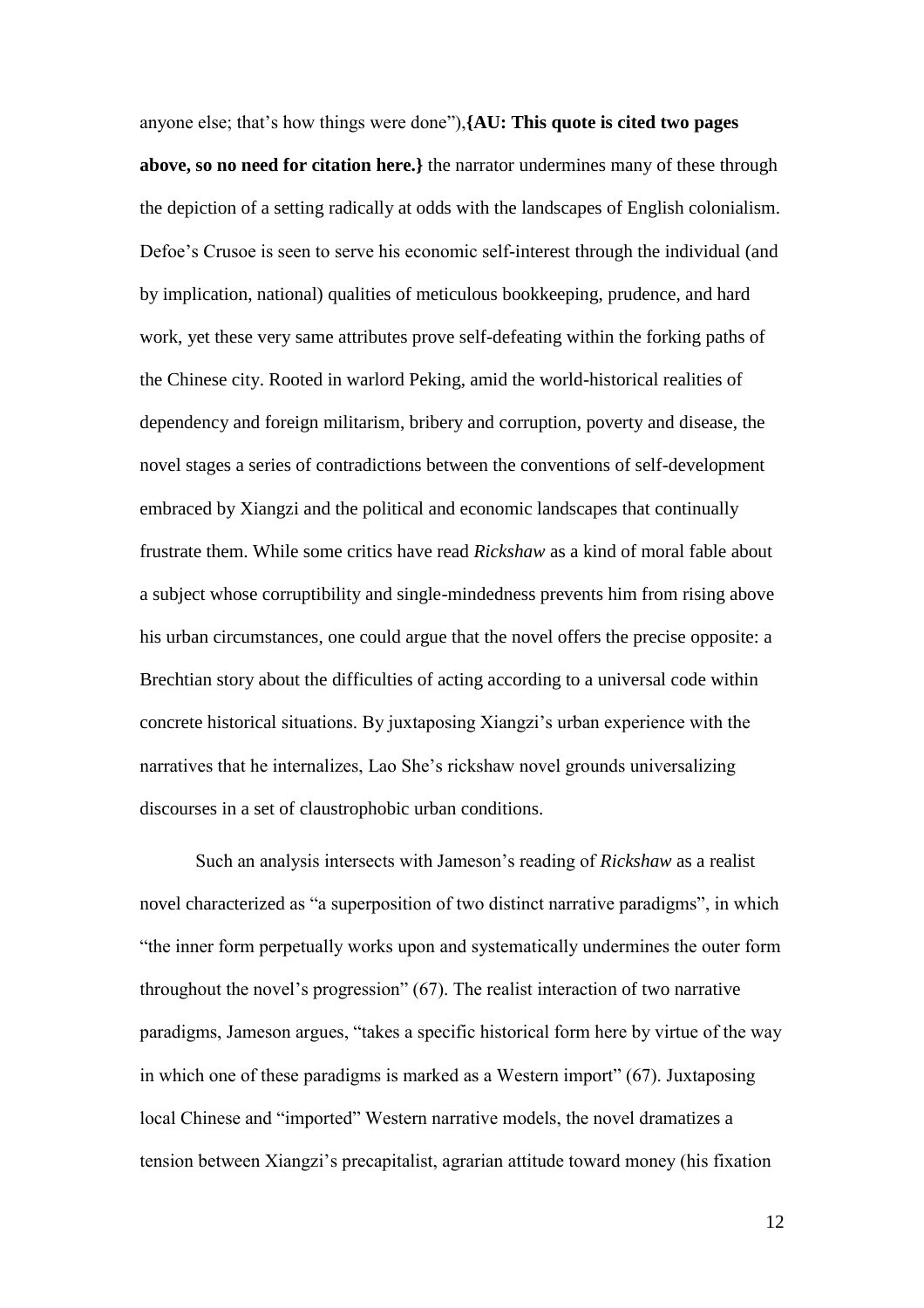on physical coins or his understanding of the rickshaw as a "fertile field"), on the one hand, and the modern commodity logics shaping the capitalist city around him, on the other. Jameson suggests that the difficulties faced by Xiangzi as an urban migrant in an emerging capitalist economy are expressed through the novel's split narrative layers, the first of which draws on the magical gratifications of the fairy tale and the Chinese "wheel of Fortune," while the second makes use of "Western" narrative modes of "critical realism" to expose the economic and political conditions upon which this fairy tale rests (69). Lao She's novel thus borrows from critical realism ("borrows" because of the Anglo-French, institutionalized genre of the novel itself) to explore the upheavals facing society under a precapitalist "Asiatic mode of production" (69). Simply stated: the novel presents a kind of Chinese fairy tale that is self-consciously subjected to the critical and desacralizing processes of "Western" realism.

Despite the fact that Jameson associates critical realism with Western literary history, the critics upon whom he relies for his definition (Lukács, Auerbach, Bakhtin) all come from ambiguously non-Western locations. With this in mind, Joe Cleary has urged us to think of peripherality (whether national or regional) as an essential precondition for the emergence of critical realism itself. In the case of Lao She's novel, although the narrator certainly does possess a critical function within the novel's fairy-tale narrative, it is Xiangzi who constantly appeals to universalized terms and truisms, while it is the narrator who draws on the local specificities of place, the seasons, and the military and historical context. Instead of viewing the narrator as the voice of Western critical realism and Xiangzi as the Chinese artisan peasant, we might then view the narrator as the force of local critique and Xiangzi as the importer of modern narratives of magical gratification. Here it is worth noting Lao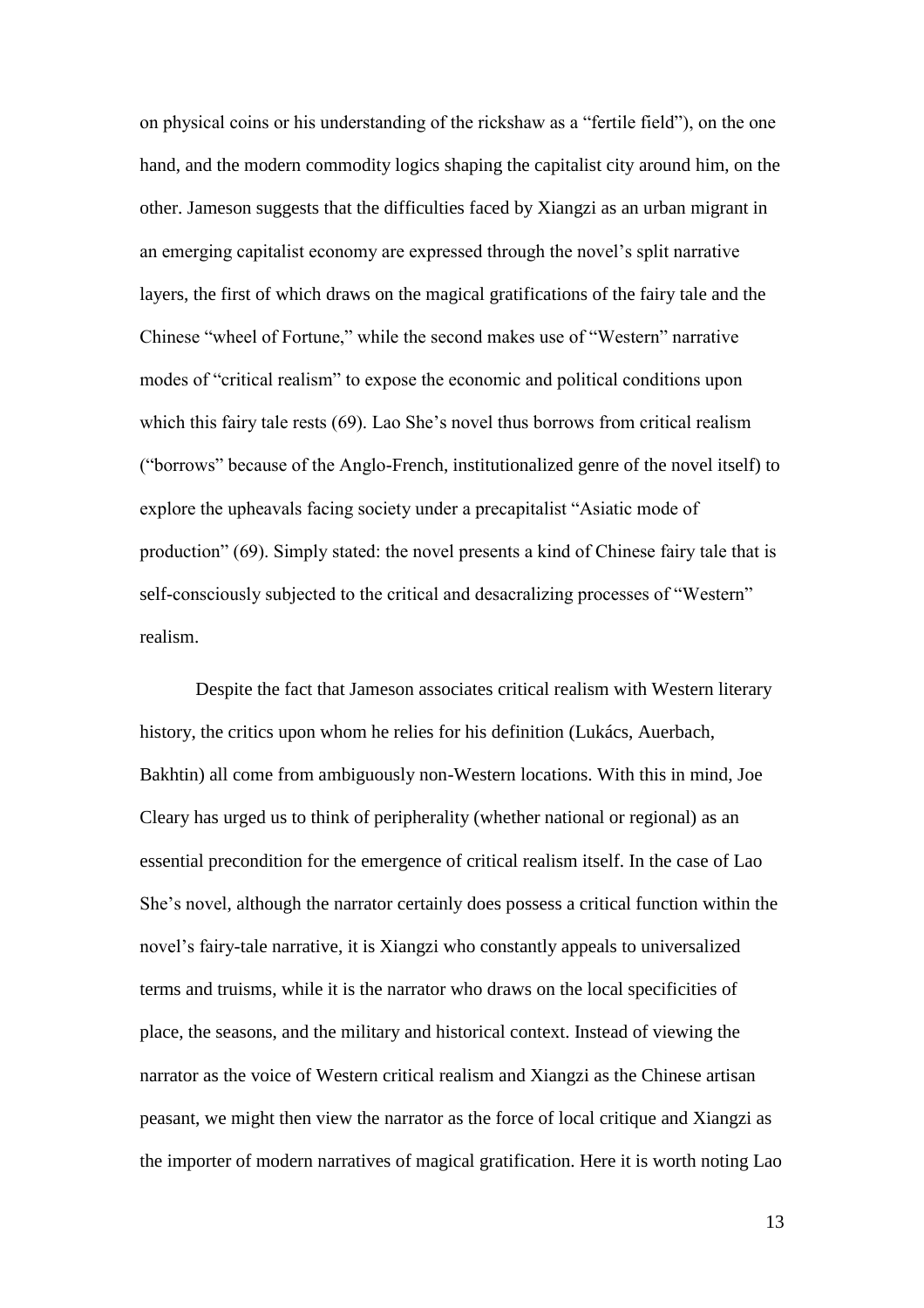She's memory of his mother's fairy tales, in which she replaced the traditional ogres and monsters with the "foreign devils" of Eight-Nation Alliance troops ("Suppressed Furor" 269). In this anecdote, the abstract monsters of the fairy tale are given a local (colonial-military) identity (269). Similarly, the critical element of Lao She's realism stems less from the novel's "borrowed" Western format than from its ability to subject imported fairy-tale narratives to the complexities of Chinese experience.<sup>6</sup>

If we follow recent critics in viewing Lao She's text as modernist in its application of complexity, self-contradiction, oxymoron, and other borrowed styles (including the format of the novel itself), perhaps what Lao She registers in his "filthy, beautiful, decrepit" city is not a situation in which capitalism is exported to the periphery (nor, as Jameson suggests, one in which a rural migrant fails to cope with the complexities of urban capitalism, as in Balzac's Paris). Rather, the novel dramatizes a situation in which the discourses of urban modernity clash with the realities of economic underdevelopment, the consequence being that metropolitan subjectivities and observational methods (notably, Xiangzi's empiricism) fail to adequately "apply." Indeed, while Jameson usefully diagnoses a kind of "Marxist modernism" in Lao She that is "rooted in the specific situation of socialist construction" outside the West (77), the novel does not associate Xiangzi's failed development with his "feudal" approach to the complexities of urban capitalism so much as stage the interruption of his development by the *contemporary* causal forces of poverty, warlordism, bribery, and corruption in the semicolonial city. This shifts the terms of the argument from a temporal to a spatial register, replacing a "mode of production" narrative (in which Xiangzi represents an "older" mode) with one that emphasizes the spatial contradictions and coevalities embedded in the novel's setting. Read in this way, the narrative generates a set of obstacles that prevents the kinds of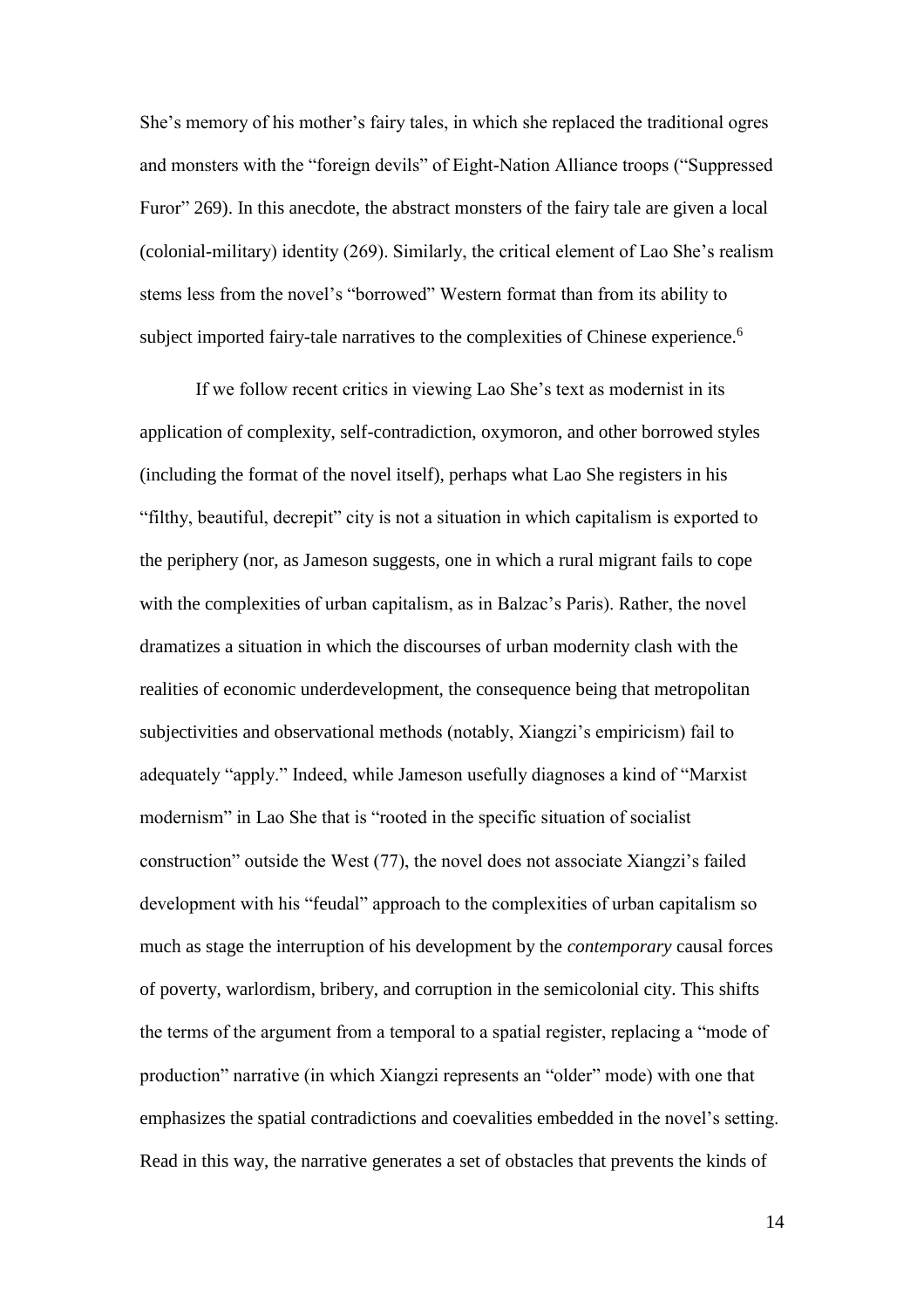teleological unfolding (or "stages of production") that Jameson periodizes. Importantly, however, the fact that the novel opens by invoking the fully modern, international space of the Legation Quarter shows how these so-called local realities are by no means purely "Chinese." From the opening scene, Lao She constructs a *world text* that explores the local effects of global processes, revealing the gap that emerges when urban discourses hit the ground of the location to which they are applied.

It should be noted here that this idea of "imported" discourses does not presume the separation of an authentic "origin" from an inauthentic "copy" but, rather, critically assesses the authority, validity and currency of a given discourse within the context of colonial power imbalances.<sup>7</sup> Lao She's engagement with "imported" urban discourses is in fact deeply historical. Xiangzi's empiricist and developmental rhetoric, for example, echoes that of Beijing's own modernizers in the 1920s and 1930s, who, as Madeleine Yue Dong explains, borrowed from Western sociological methods and planning models to conduct "objective" studies of urban phenomena. These frequently posited the city's social problems as the outcome of "traditional decadence and hidebound backwardness," viewing it as an exemplar of an "oppressive tradition" that held China back (Dong, *Republican Beijing* 295). Yet the difficulties of urban modernization in the period—visualized in failed projects like the warlord-occupied Capital Park—suggest that those seeking to simply graft a "modern city of tradition" (91) onto the Chinese landscape without taking wider sociopolitical factors into account faced a challenging reality. By contrast, Lao She avoids diagnosing the characters' problems as a result of their "traditional decadence" instead relying on an abstract, spectral agent of causality that continually impedes their progress: Xiangzi had "reached up only to be thrown back, as by a ghostly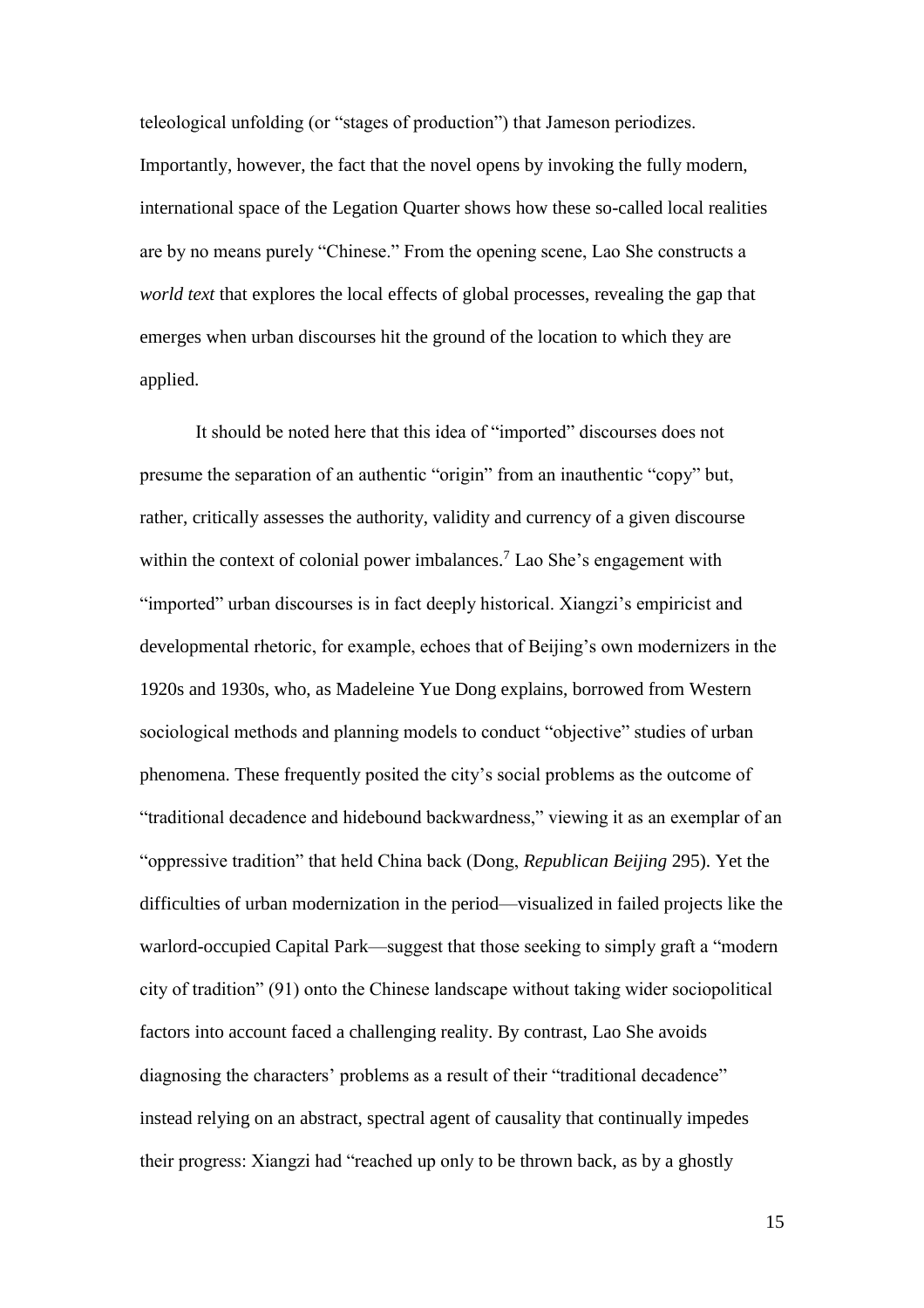apparition that forever eluded his grasp" (*Rickshaw Boy* 238). Read historically, the novel's abstract causal forces undermine those intellectual methods that would seek to explain the city empirically by correlating its appearance with an inner logic of feudal backwardness. The same applies to the approach embraced by Xiangzi, the "modern rickshaw man" who, like the city's own modernizers, puts faith in a colonial narrative of overcoming self-inflicted backwardness through self-driven development. Insofar as the antidevelopmental ending of *Rickshaw* reveals the flawed nature of this logic in the uneven city, it presents a challenge to both the colonial modernizing discourses of the period and the developmental structure of the novel form itself.

## **"Development along Native Lines"**

If Lao She's novel interrupts the telos of development from the terrain of the semicolonial Chinese city, a striking parallel emerges with Mulk Raj Anand's novel of the same year, *Coolie*, which goes beyond the trope of caste segregation preoccupying his more successful first novel, *Untouchable* (1935), by engaging with the complex modernity of another semiperipheral urban setting: Bombay. Like *Rickshaw*, *Coolie* traces the process of rural-to-urban migration, moving from a village on the edge of the Himalayas to the nearest town and, via New Delhi, to Bombay and eventually Simla, where it stages the protagonist's untimely death as a rickshaw puller in what can be viewed as another example of antidevelopmental fiction from underdeveloped zones.

Echoing Lao She's description of the "filthy, beautiful" Peking, Anand highlights the visible contradictions on display in the "strange, hybrid, complex, cosmopolitan Bombay" (152), echoing a long history of cultural representations of the city, which, as a Portuguese-British port metropolis and site of the East India Company headquarters in the late seventeenth century, was imagined as a cultural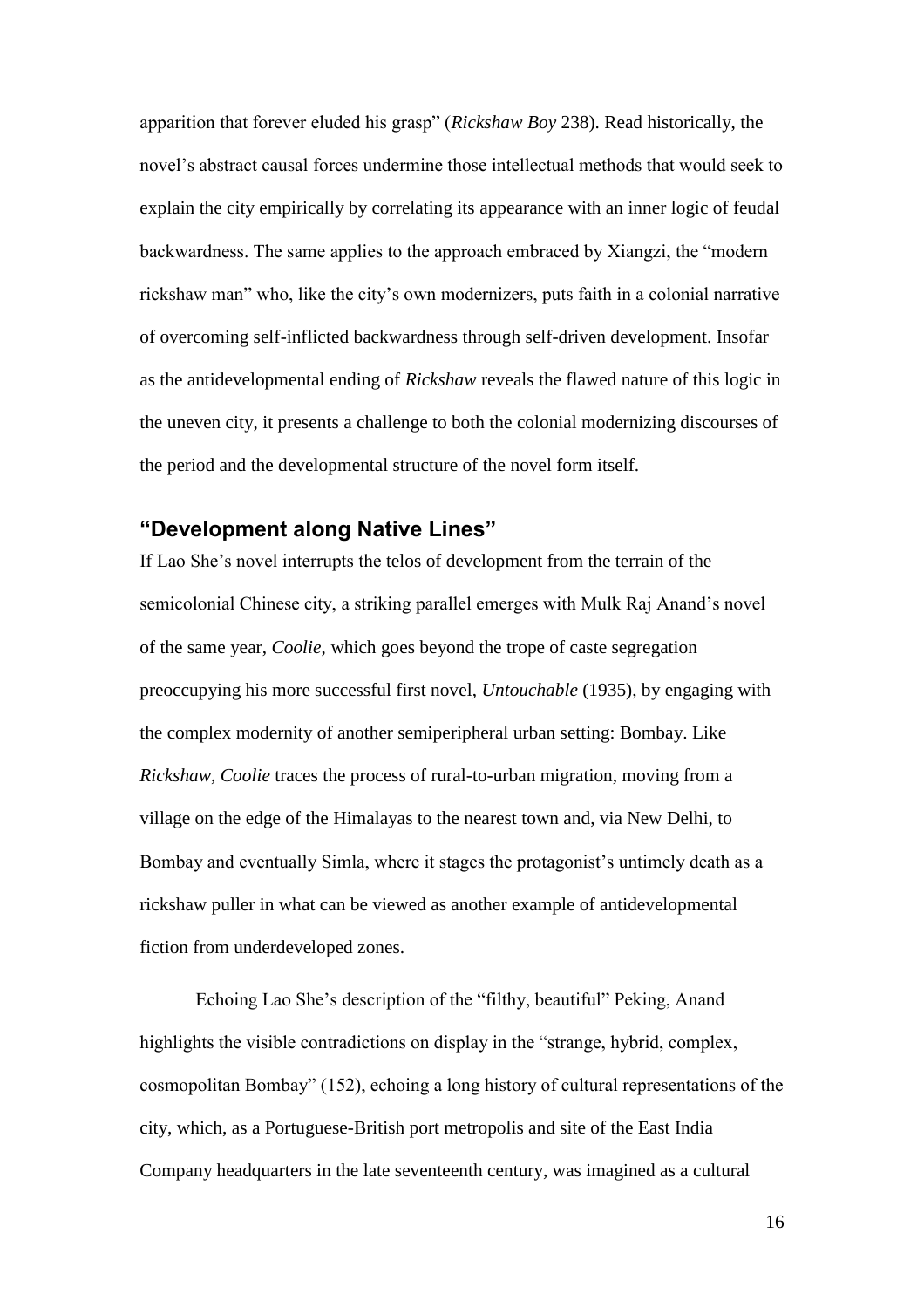melting pot and gateway to the West. Notably, the city's architects—who waged a "Battle of the Styles" in the late nineteenth century (Scriver 32)—preferred cultural accommodation to the direct imposition of British styles, as exemplified by the mixture of Victorian neo-Gothic and Islamic-Mughal architecture that characterized the Indo-Saracenic Revival. Despite its cultural hybridity, historians have viewed this style as an exoticist idiom and a marker of "imperial maturity" (34) that aimed to showcase Britain's ability to evolve and adapt to the local environment, noting how hybridity was in fact a prominent feature of British discourse and practice, as reflected in the doctrines of urban "trusteeship" and "development along native lines" (Harris 24). The city's discursive construction as a site of imperial maturity was also echoed by writers such as Rudyard Kipling, for whom Bombay had "achieved a mental attitude several decades in advance of that of the raw and brutal India of fact" (198). For Kipling, this served to justify continued militarism across the rest of the subcontinent, yet the notion of the city's "maturity" overlooked how the British promotion of pockets of modernization went hand in hand with the active maintenance of traditional rural relations and princely states, as well as the highly unstable and cyclical nature of the city's own development following almost a century of laissez-faire urban policy, during which land and buildings became resources for capital accumulation. Faced with high levels of urban poverty and rural migration following successive food crises, it became clear to social commentators both in Britain and India that those structures promising development had exacerbated regional polarization and poverty for the Indian majority.

While it has been commonplace to celebrate hybridity against modernity's desire to erase all differences, this fails to address the tendency for uneven development to produce exactly the opposite effect. Although hybridity is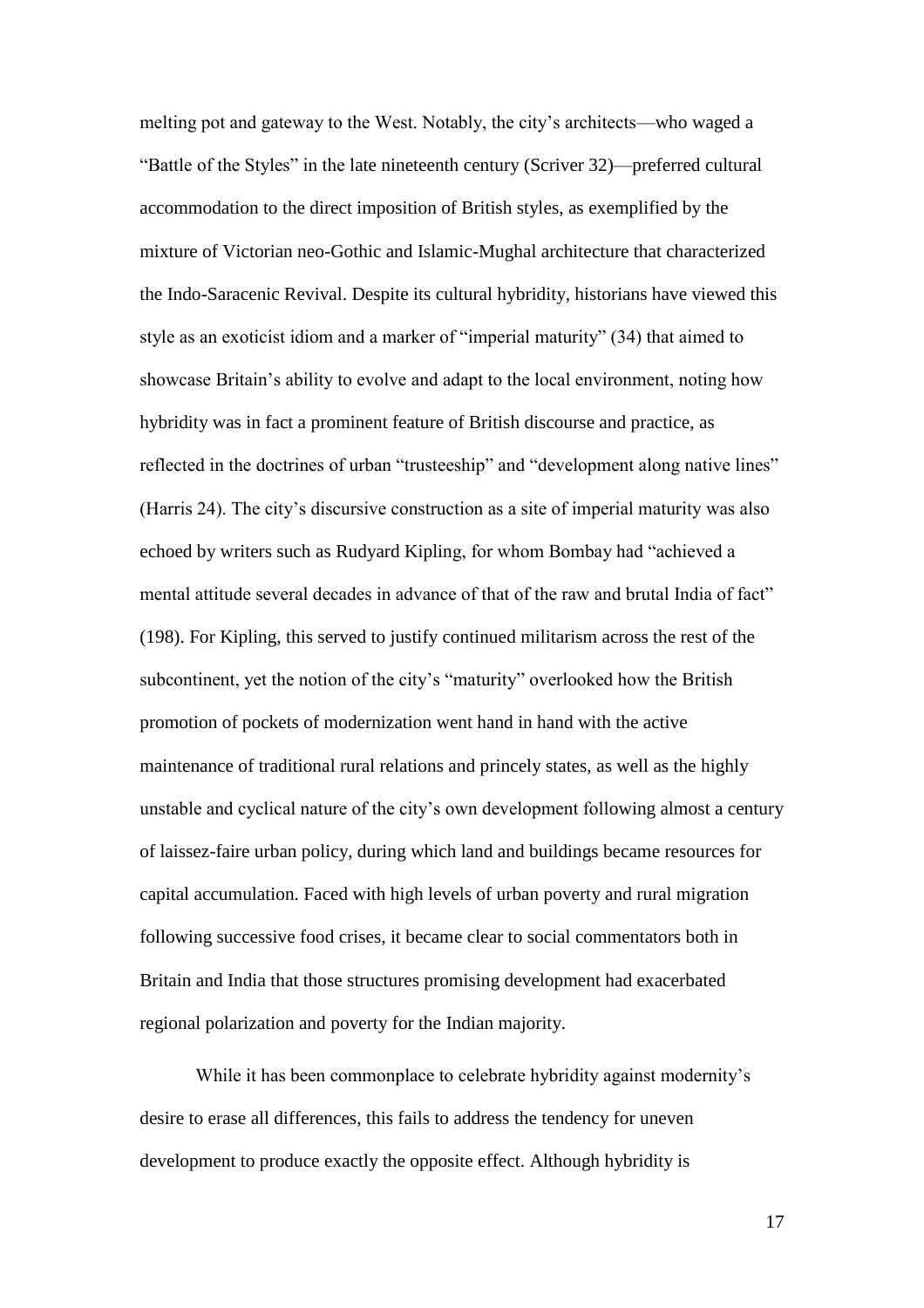understandably celebrated for its liberatory potential, Richard Harris has questioned the assumption that "hybridisation threatens the powerful because it undermines the coherence and legitimacy of their worldview," thereby making hybridity "terrifying to colonialists" (20). Instead, he contextualizes the term within British colonialism's hybrid economic geographies, noting how culturally diverse commerce and building cultures made hybridity 'so common as to be a defining characteristic of the colonial city' (23). In Bombay, the architectural landscape was both hybrid and uneven: the grand terminus and buildings for the law courts, post office, clock tower, and Gothic university contrasted sharply with the city's *chawls*—vast tenements built specifically for mill-workers—and the slum districts such as Dharavi that were constructed following colonial land reclamations. Significantly, to those commentators with a transnational perspective, such as Anand, Bombay's situation was visibly at odds with the strides made in urban planning, sanitation, infrastructure, and municipal democracy in imperial London in the early twentieth century. The development of underdevelopment at work in Bombay's overcrowded tenements and newly created slums put into question the narratives of urban maturity espoused by the city's colonial administrators and planners, just as the divisions exacerbated by the city's racially and ethnically stratified workforce clashed with the hybrid language written into its ostentatious public buildings.

Anand's representation of Bombay as hybrid and contradictory, as with Lao She's Peking, speaks not only to the city's cultural cosmopolitanism but also to its visually striking unevenness, which is itself emblematic of the nation's colonial contradictions. Visualizing India from the train window in *Coolie*, Anand juxtaposes the landscapes of rural poverty with "ruined fortresses, castles, shrines and mausoleums" and "the prim redbrick buildings of Sir Edwin Lutyens' New Delhi,"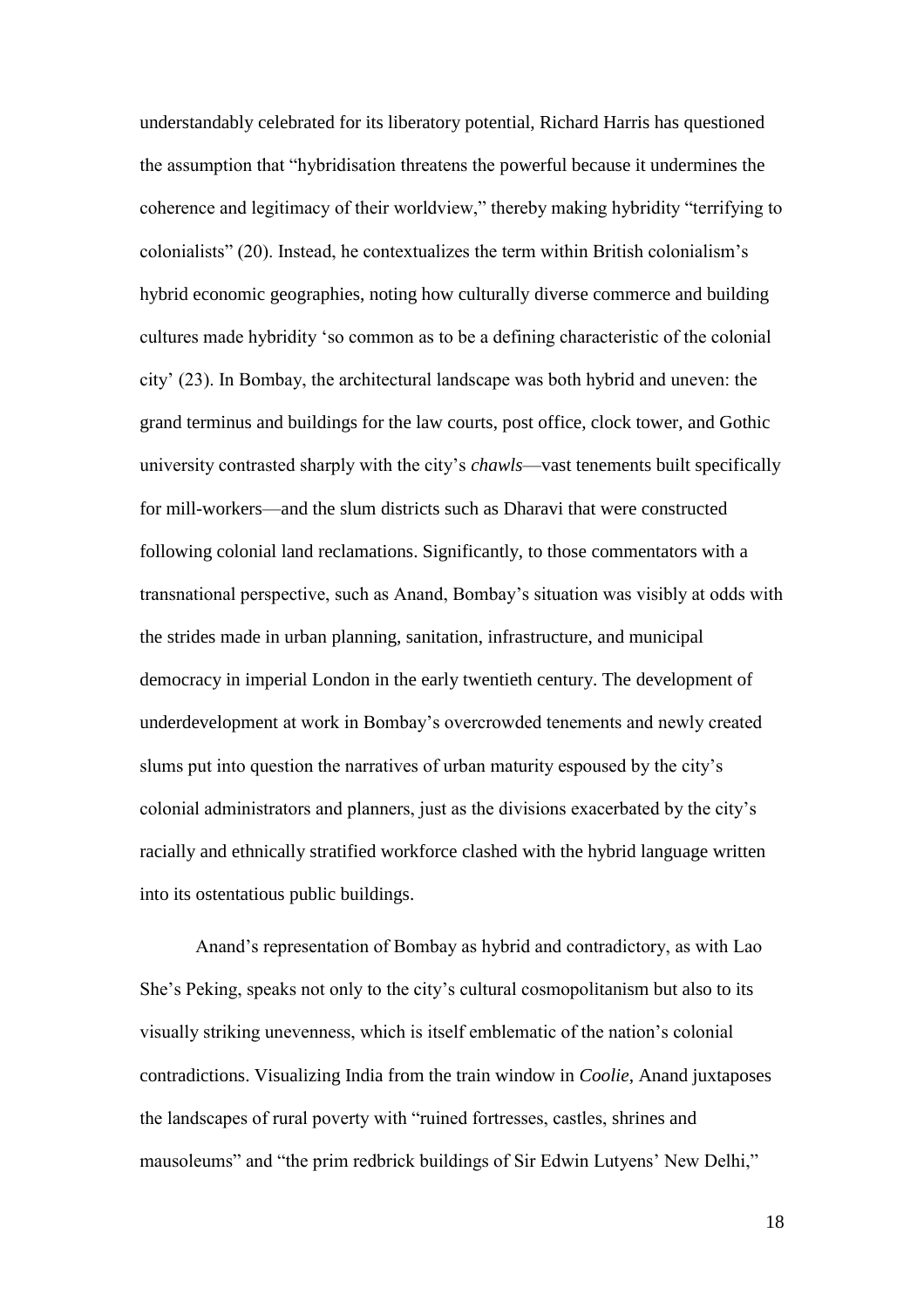presenting the nation as a panoply of coexisting modernities and ruins, and a collage of time periods, architectures, and modes of production, from modern factories to subsistence farming (147). In Bombay, the symbolic value of the hybrid architecture meanwhile becomes key to the maintenance of a fragile fiction of imperial maturity that both conceals and compensates for the city's social inequalities. Emerging from Victoria Station, Munoo observes as Europeans "rubbed shoulders" with Parsis, as the saris of Parsi women "vied with" the garments of Hindu women and these "put to shame" the veils of the Muslim women (153). As the phrasal verbs suggest, Bombay is a place where hybridity is inseparable from competition, a place where different sociocultural groups mix with but also vie with, compete with, and put to shame their rivals. The same idea is reflected in the buildings, whose grand domes and minarets are "vying with each other to proclaim the self-conscious heights attained by their Gothic-Mughal architecture" (ibid.). Bombay's "massive, stately edifices," its statue of Queen Victoria and "boulevards of civilization" (155), leave Munoo "[o]ppressed and overcast" (153). He learns that "[y]ou have to pay even for the breath that you breathe" in the city, and the fact that he is frequently denied occupancy and told that he cannot sit down (in restaurants, at work, even in the hospital waiting room) suggests that the city's narratives of inclusivity and civility operate primarily on the visual level (152). For all its hybridity, the metropolis betrays an implicit racial hierarchy: Munoo is dazzled by the English signs and images plastered on the walls, observing beautiful European women on the covers of magazines and the "huge, wonderful, coloured picture of Marlene Dietrich which stared down at him" (157). Yet as he steps in to observe the "milk-white body" (ibid.), he hears "the loud bellowing of raucous motor horns, the tan-tan of tramway bells, the angry yells of phaeton drivers and shouts of 'dem fool', 'black man, where are you going?'" (158).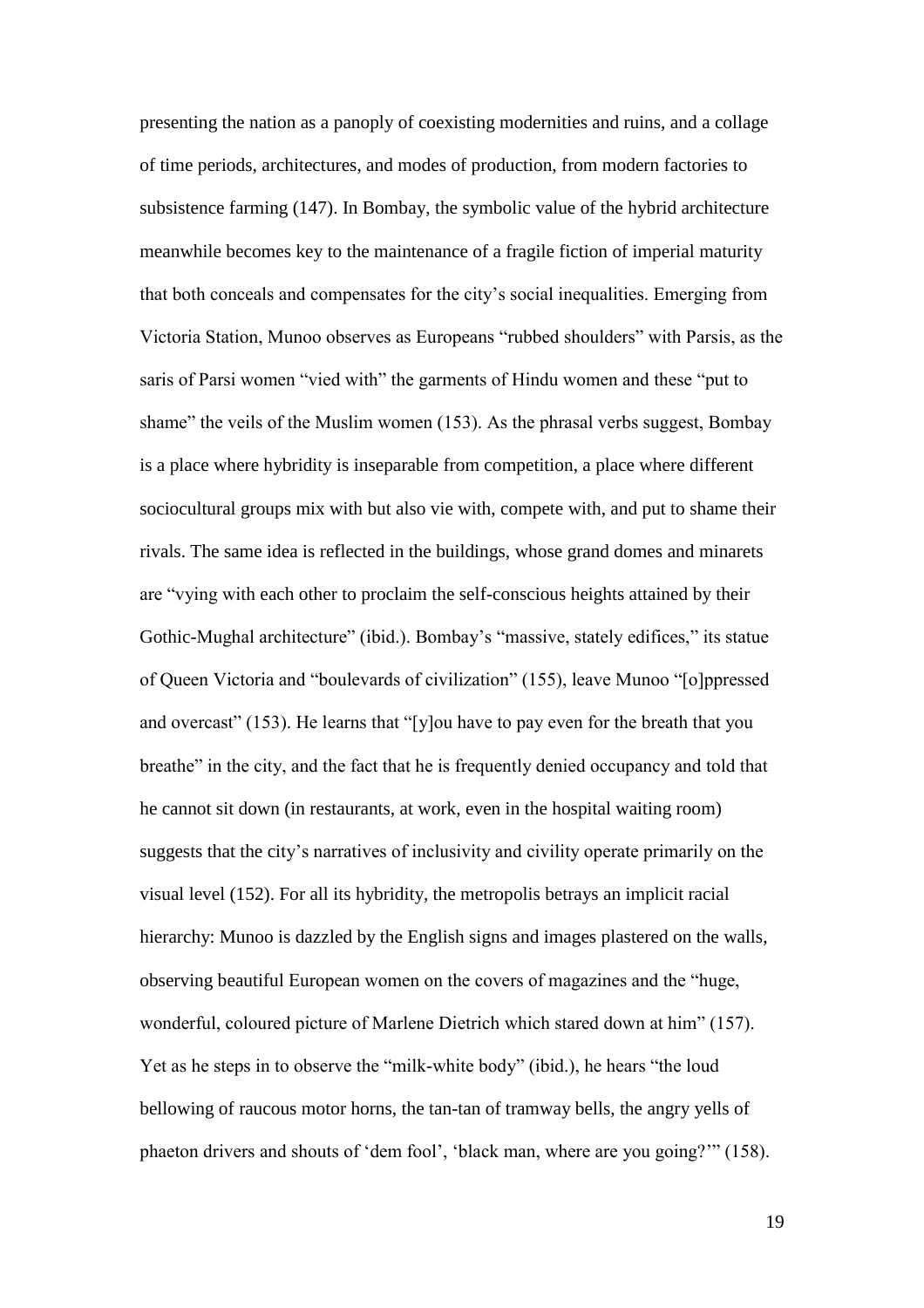In such moments, the text juxtaposes the urban visual culture of hybridity with actual experiences of racialized exclusion.

In this way, a parallel emerges between Anand's representation of Bombay as a "land of cruel contrasts" (237)—in which different groups vie with their competitors in the migrant labor market—and historical accounts of the labor force of the colonial city as uniquely generative of both cultural hybridity and ethnoracial tension. Renisa Mawani has shown how ethnoracial difference was integral to the labor demands of colonial capitalism in colonial port cities, which depended on the exploitable labor of a cosmopolitan but racially differentiated and hierarchized force of competing local and migrant workers. In Anand's novel, contradictions emerge between the city's glamorous visual modernity and the privations endured by the migrant populations that form its condition of possibility. After visiting the architecturally and culturally hybrid district of Girgaum, for example, Munoo stumbles across "[t]he bodies of numberless coolies" who are "sprawled all over the pavements" and trips over "a heap of patched quilt that half enclosed the rotting flesh of a leper," hearing disembodied groans and "foul curses" (162–65). Amid decomposing fruit and flesh, he hallucinates a pavement lined with corpses, and the "glistening black bodies" appear as a living, decomposing mass (163). The scene's oppressive uncanniness is linked explicitly to the height and grandeur of the "colossal stone buildings," whose "gigantic proportions . . . shadowed the narrow bazaars [and] made the dark bodies of coolies seem out of place" (165). The image suggests a gap between the signification of the city's architecture and the misplaced bodies of the "numberless" urban workers who fill its streets, confronting the city's whitewashed architectural language with the "dark" bodies that form its excess or remainder.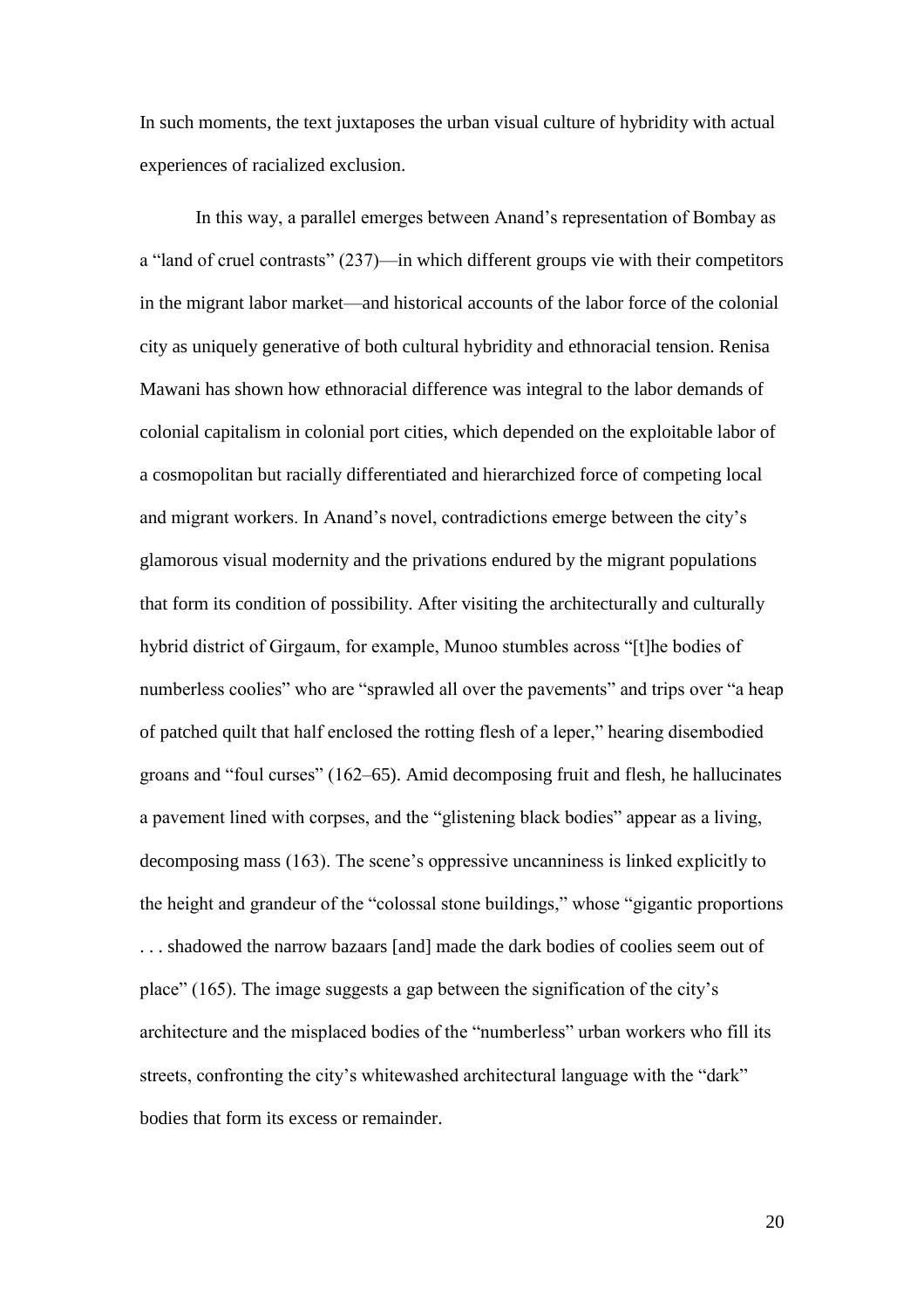This contradiction between cultural hybridity and ethnoracial differentiation reaches crisis point when the industrial workers organize a strike in the cotton factory only to have it derailed by a group in the pay of the mill owners, who spark a riot by spreading rumors about the Muslim population. As communalist violence erupts across Bombay, the city's hybridity implodes in on itself, and the "land of luxury and lazzaroni" is "engulfed in chaos" (237). The susceptibility of the workers to the kindling of factions sends a wave of violence crashing through the city, washing away its "hybrid pomp" and "pretences of decency" (ibid.). While, according to commentators such as Aldous Huxley, the solution to the city's social inequalities and violent contradictions was that the Indians should reach political maturity by cultivating a "public spirit" (23). *Coolie* suggests that the exacerbation of ethnic divisions by the city's property owners and industrialists actually prevents such a public spirit from unfolding. In this way, Anand anticipates the "dissolution" of Bombay's status as a cosmopolitan center during the riots of 1992–93, which, as Rashmi Varma points out, revealed how those critics accusing the state of "having repressed or 'denied' ethnic and religious difference" by imposing a universalist national imaginary overlooked the fact that sectarian violence had been "central to India's experience of modernity and capitalism" (66-78). In *Coolie*, the rupturing event of the riot suspends the teleological assumptions at work in narratives of urban development; as the logical outcome of colonial unevenness, it enacts the novel's symbolic destruction of the city's foundational narrative of imperial maturity.

If Anand's novel dramatizes the contradictions underlying urban development discourses from the terrain of the uneven city, it also engages with the journey to maturity associated with the structure of the bildungsroman. After fleeing the riot, Munoo is hit by the car of an Anglo-Indian lady and, while working as her personal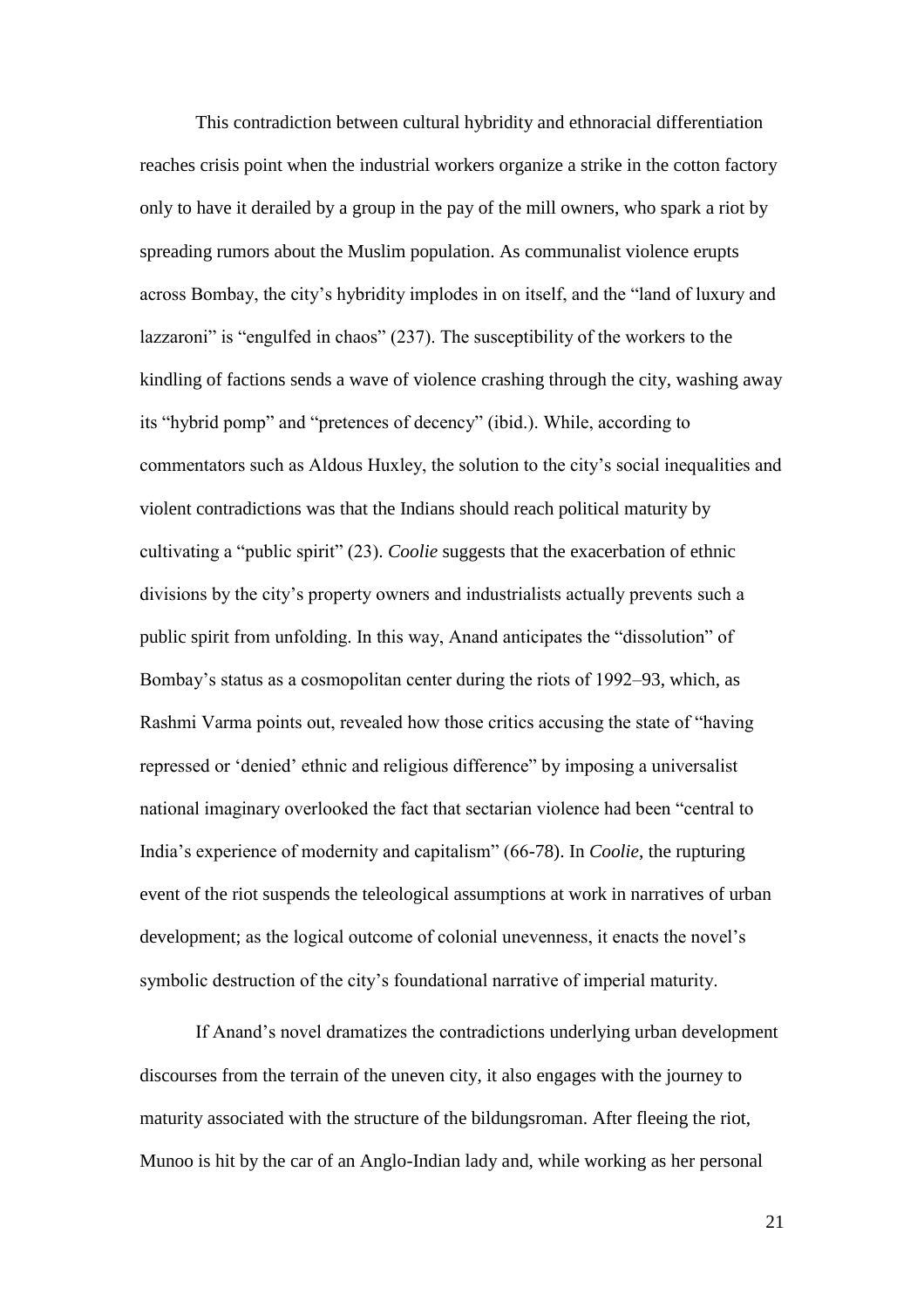rickshaw-puller, contracts tuberculosis. Significantly, the novel ends at the beginning in terms of both character development (Munoo is incapacitated by a suffocating mother figure) and literary geography (he returns to the Northern Indian hills). His premature death occurs after cycles of delirium and lucidity. Mrs. Mainwaring, in her "complacent hypocrisy," assures Munoo that he will get well again, while Munoo, believing before each hemorrhage that he might recover, looks forward to "testing his powers for the journey to Bombay by a long walk" (281-282). This epic journey across the nation never comes to fruition in the novel.<sup>8</sup> Nor does Munoo's death, unexpected and quick as it is, lead to a state of heightened consciousness, moral epiphany, or religious conversion. Just as with Lao She's Xiangzi, rickshaw pulling leads to an untimely death, and despite Munoo's desire to be the hero of his own epic journey to maturity—as indicated by the novel's intertextual allusions to writers from Dickens to Kipling—he finds his passage to adulthood literally cut short. Thus as Jessica Berman has also suggested, Anand's novel not only subverts the developmental aspirations of its protagonist but presents a direct challenge to the developmental telos associated with the bildungsroman itself.

As with Lao She's novel, the rickshaw becomes the vehicle through which this crisis of development occurs. Yet as also in Lao She, the rickshaw is not simply a metaphor for "backwardness." For Munoo, rickshaw pulling is no Asian cultural relic but a modern alternative to predecessors such as the sedan chair. Yet unlike Anand's previous novel, *Untouchable*—which ends with the possibility of emancipation signified by the arrival of the modern flush toilet—Munoo's death as a rickshaw puller offers little possibility for development in the future. Rickshaw pulling in this way becomes emblematic of an uneven modernity marked by the persistent disadvantages of class and caste, evoking a set of social and economic mechanisms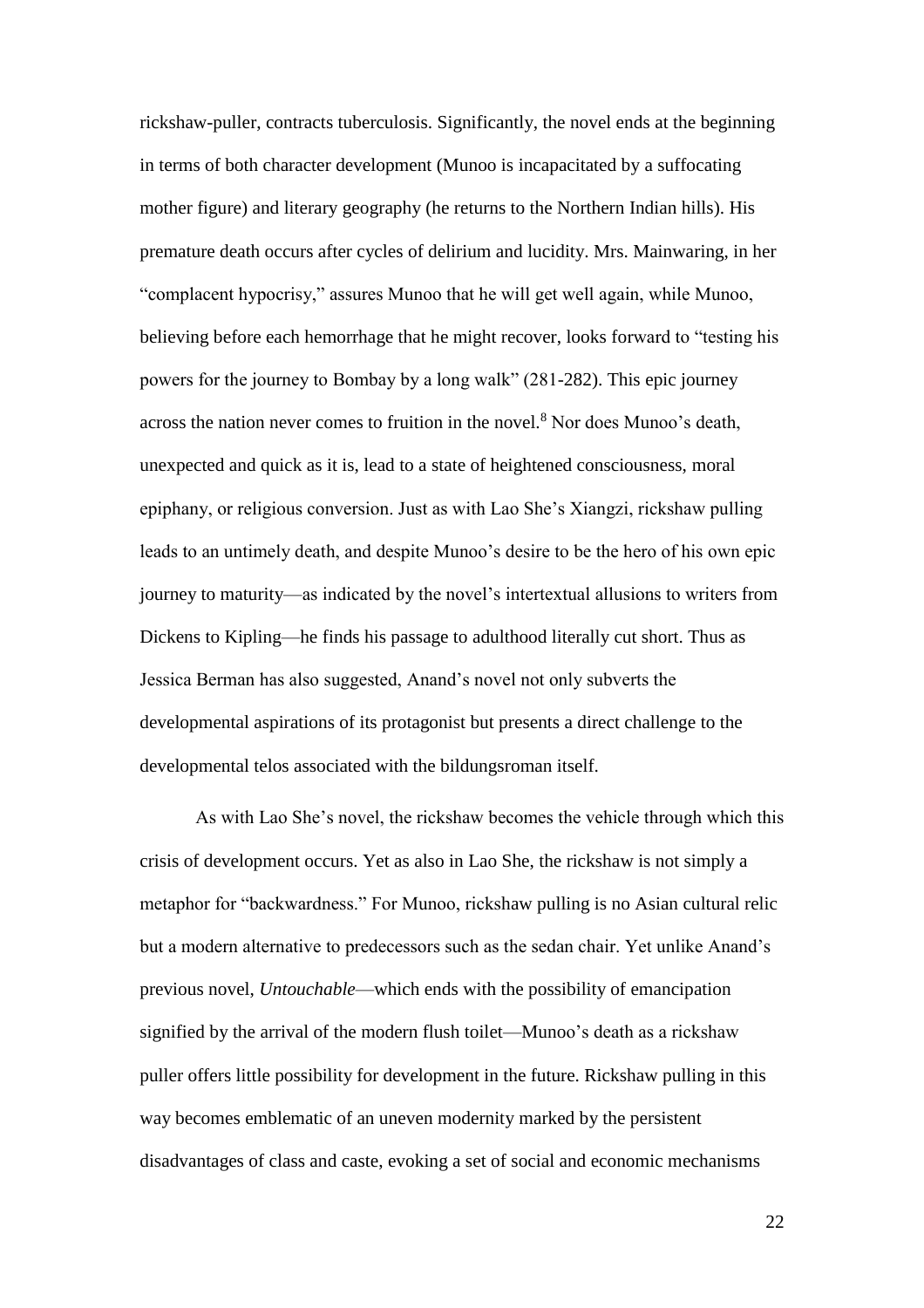that hold back the potential for a democratic process of modernization that might include migrant subjects like Munoo. For this reason, the trade becomes central to the sense of stasis evoked by the novel's final sequence, during which India is imagined as a bargain for colonials like Mrs. Mainwaring: "India was the one place in the world where servants still were servants. . . . One could hire a rickshaw for fourpence an hour . . . here were all the luxuries and amenities of the West at the knockdown prices of the East" (267). Combining the manual and mechanical, modern and traditional, movement and stasis, the rickshaw suggests the compatibility of technological innovations with ongoing structural poverty and precarity as it continues to make human labor cheaper than the operation of machines across parts of the global South. In this context, the antidevelopmental trajectories of migrant workers, in both Anand and Lao She, anticipate the legacies of colonial unevenness, imagining a metrocolonial setting in which freely (and forcedly) mobile individuals continue to find themselves subject to the racialized hierarchies of the global economy.

## **The Rickshaw Novel**

In comparing the novels of Lao She and Anand and in centering the act of comparison upon the concrete historical situations to which the texts respond, this essay has shown how both writers interrupt the developmental narratives embedded in colonial urban discourses and novelistic forms. This collision is facilitated by the rickshaw itself as a vehicle that drives the characters' antidevelopmental trajectories, offering a metaphor for the unevenness and asynchrony of urban modernity when viewed in a global context. The fact that development is stalled in both novels reflects the complex intersections of race, ethnicity, class, and nationality in their respective locations, yet it is also broadly indicative of what Arindam Dutta, discussing the appropriation of unwaged labour as menial or artisanal in colonial India, terms the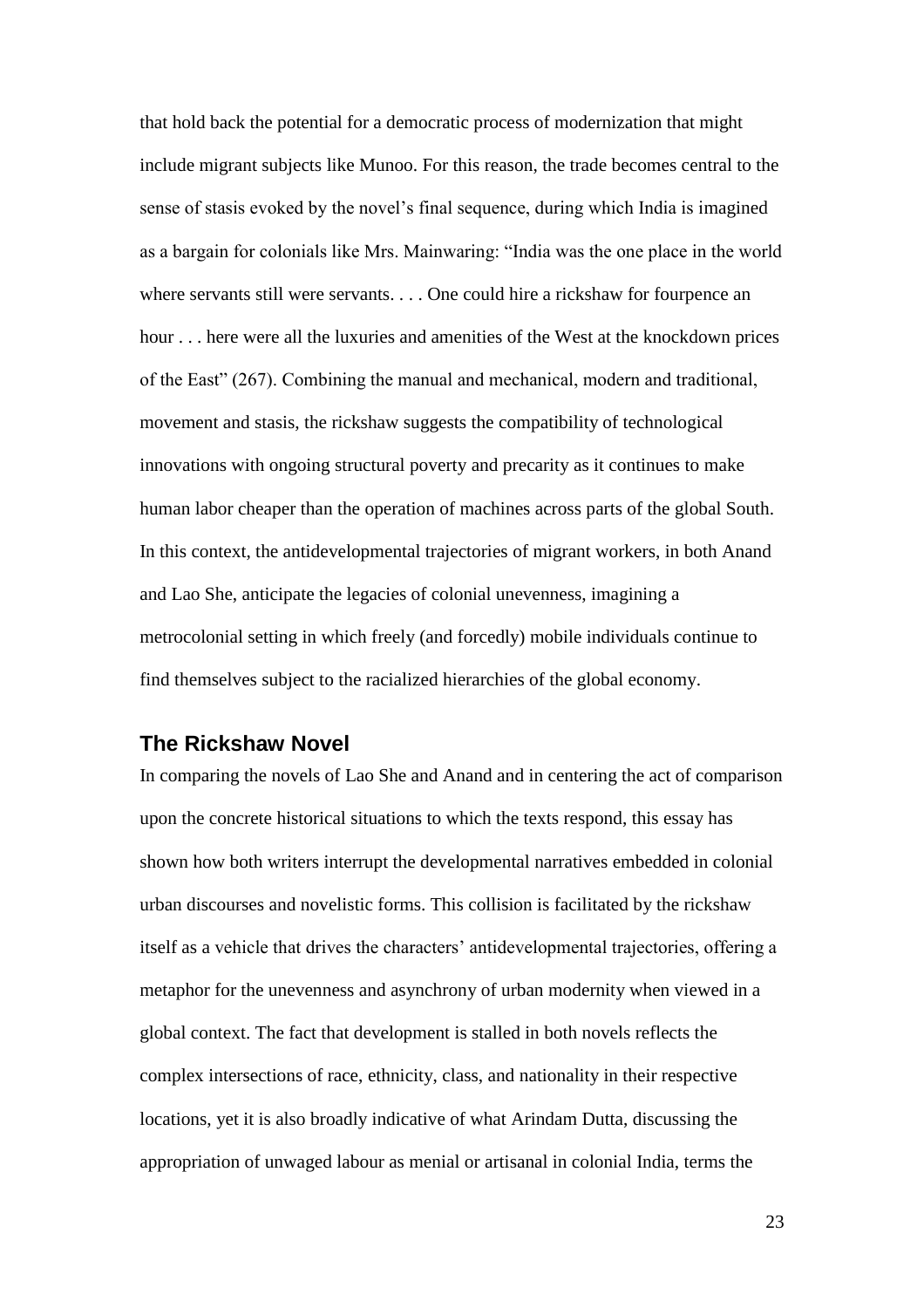"self-perpetuating asymmetry that characterizes cheap, informal labor as the hallmark of colonized and ex-colonized countries" (99). It is this global asymmetry—visually inscribed in both city and rickshaw—that the novelists transform into a powerful, protopostcolonial diagnostic.

While it is true that, as socialist urbanists, neither writer refuses to abandon the idea of development altogether, both offer less a radical antimodernization critique than a sensitivity to lived experience as well as a politicized suggestion that what colonial modernity produces is not homogenization but unevenness and anachronism. In this respect, the novels affirm the theory of uneven development's radical challenge to both Eurocentric and Euro-Marxist understandings of capitalism as a universalizing process, replacing models of global developmental stages, homogenization, or acceleration with a vision of uneven landscapes marked by cyclical patterns of destructive creation, accumulation by dispossession, and exhaustion.

Applied to studies of the novel, the theory of uneven development suggests that forms such as naturalism and modernism signify less a new "stage" in literary production than the incursion of new *space*, from which authors can negate the national and imperial biases of the nineteenth-century novel. Yet if Anand and Lao She echo other modernist writers—such as Joyce, Conrad, Kafka, Forster, or Mansfield—in their attention to peripheral urban experience, they ultimately go further than their modernist contemporaries in their attention to the global politics of immobility and forced mobility. Despite the nature of the protagonists' work in transport, both are ultimately *immobile*: Munoo never manages to go "across the black waters" (152), and it is not Xiangzi but his employer who escapes the warlord soldiers by fleeing to Shanghai. In both novels, the rickshaw functions literally and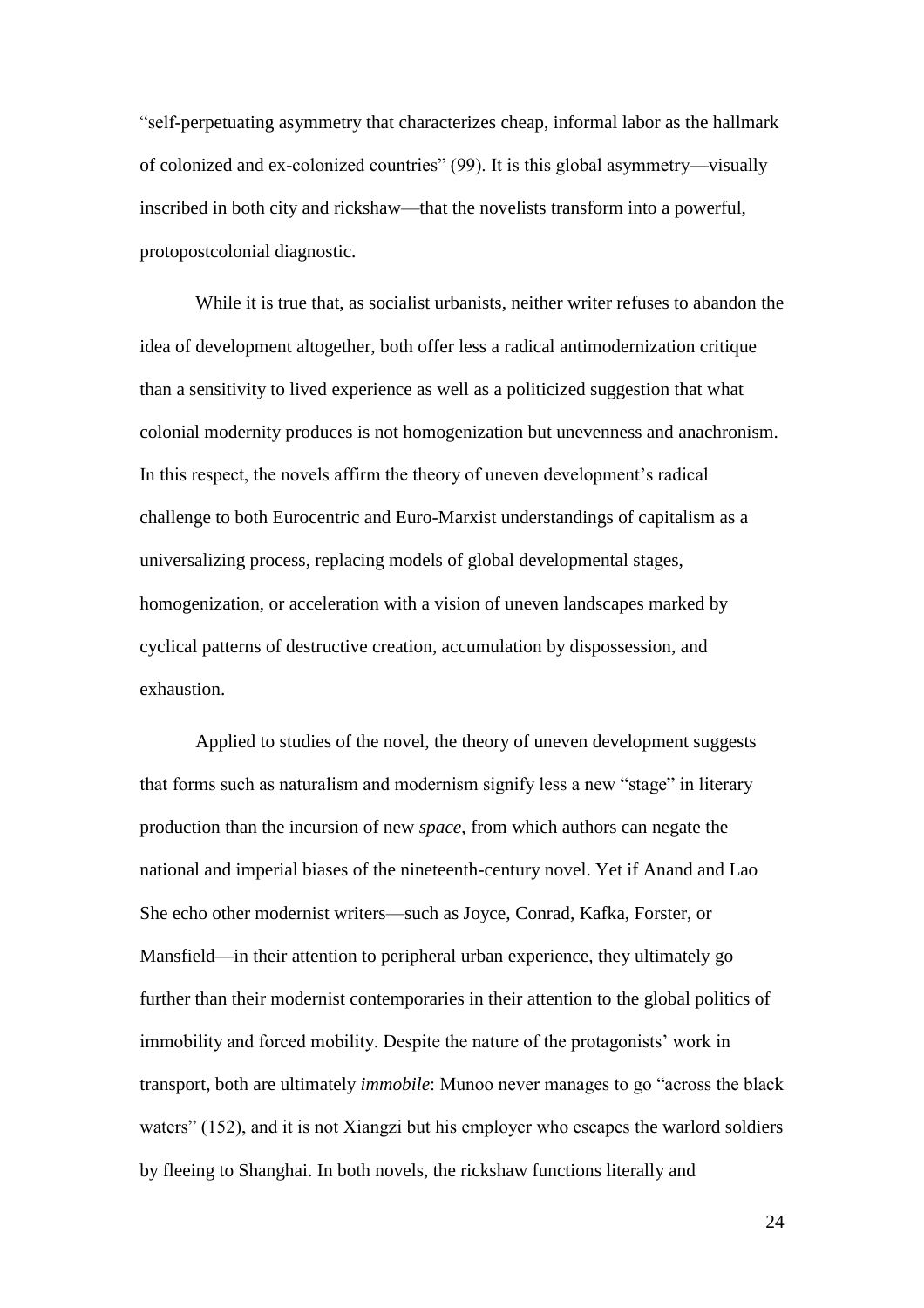symbolically as a weight that drags the protagonists back, transforming them into migrants of the kind defined in sociological terms as "immobile lives," or those who facilitate the mobility of others. As self-employed migrant workers, the protagonists anticipate the kind of informal, precarious and devalued labor that continues to maintain capitalist infrastructures, speaking presciently to the forced mobilities experienced by the "immense majority" of informal workers in the postcolonial periphery (Dussel xx). In transforming this experience into antidevelopmental novelistic forms, both writers engage with the uneven global histories of urban modernity while also challenging the narrative regimes that continue to structure these histories.

CAITLIN VANDERTOP is a lecturer in literature at the University of the South Pacific. Her book, *Modernism in the Metrocolony: Urban Cultures of Empire in Twentieth-Century Literature,* is forthcoming with Cambridge University Press. Recent essays on modern literature and colonial urban culture have appeared in *Modern Fiction Studies, Textual Practice, Journal of Postcolonial Writing,* and *Interventions.*

## **Works Cited**

Acton, Harold. *Peonies and Ponies.* 1941. Harmondsworth: Penguin, 1950.

Anand, Mulk Raj. *Coolie*. 1936. Delhi: Penguin, 1993.

Benjamin, Walter. "Max Brod's Book on Kafka and Some of My Own Reflections."

*Illuminations*. 1968. Trans. Harry Zorn [Zohn]. London, Pimlico, 1999. 136–

43.

Berman, Jessica. *Modernist Commitments: Ethics, Politics, and Transnational* 

*Modernism*. New York: Columbia UP, 2012.

Boyd, Julia. *A Dance with the Dragon: The Vanished World of Peking's Foreign Colony*. London: Tauris, 2012.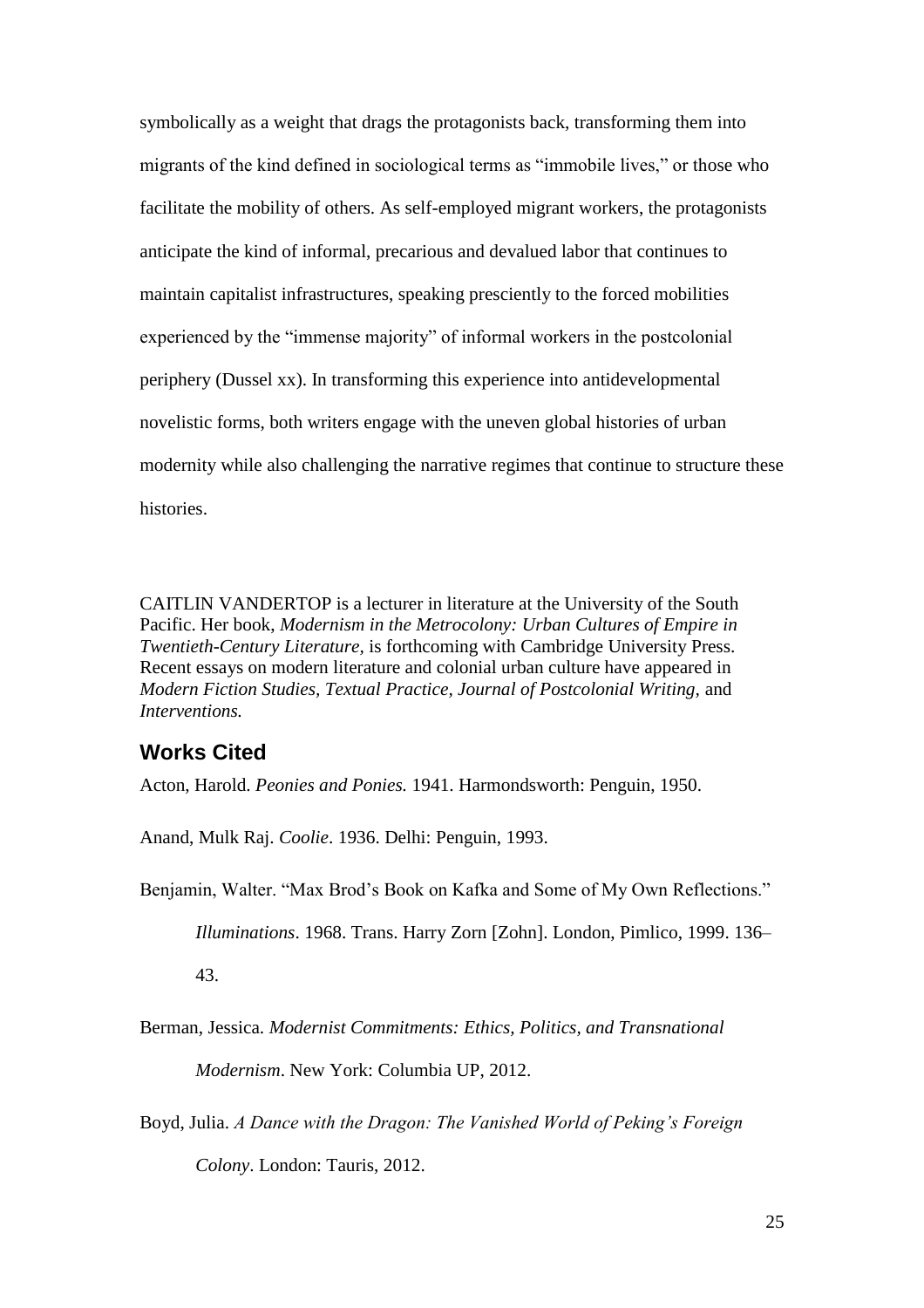- Chow, Rey. "Rereading Mandarin Ducks and Butterflies: A Response to the 'Postmodern' Condition." *Cultural Critique* 5 (1986): 69–93.
- Cleary, Joe. "Realism after Modernism and the Literary World-System." *Modern Language Quarterly* 73.3 (2012): 255–68.

Sharae Deckard, Nicholas Lawrence, Neil Lazarus, Graeme MacDonald, Upamanyu Pablo Mukherjee, Benita Parry, and Stephen Shapiro. *Combined and Uneven Development: Towards a New Theory of World-Literature*. Liverpool: Liverpool UP, 2015.

- Dong, Madeleine Yue. "Defining Beiping: Urban Reconstruction and National Identity, 1928–1936." *Remaking the Chinese City: Modernity and National Identity, 1900 to 1950*. Ed. Joseph W. Esherick. Honolulu: U of Hawaii P, 1999. 121–38.
- Dong, Madeleine Yue. *Republican Beijing: The City and Its Histories*. Berkeley: U of California P, 2003.
- Dussel, Enrique. *Ethics of Liberation: In the Age of Globalization and Exclusion*. Trans. Eduardo Mendieta, Camilo Pérez Bustillo, Yolanda Angulo and Nelson Maldonado-Torres. Durham: Duke UP, 2013.
- Dutta, Arindam. "'Strangers within the Gate': Public Works and Industrial Art Reform." Scriver and Prakash 93–114.
- Esty, Jed. "Global Lukács." *Novel* 42.3 (2009) 366–72.
- Esty, Jed. *Unseasonable Youth: Modernism, Colonialism, and the Fiction of Development*. New York: Oxford UP, 2012.

Esty, Jed, and Colleen Lye. "Peripheral Realisms Now." *MLQ* 73.3 (2012): 269–88.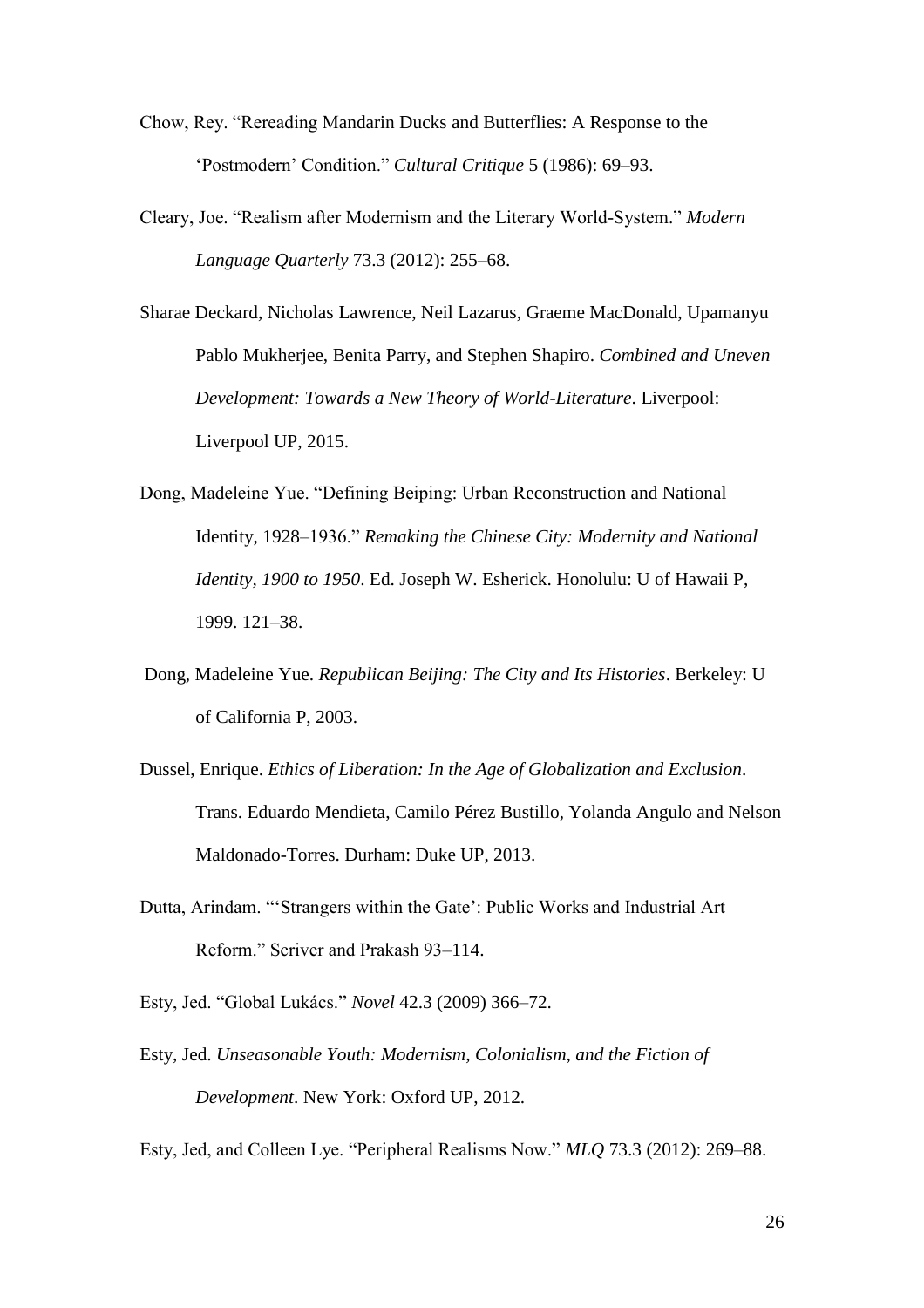- Harris, Richard. "Development and Hybridity Made Concrete in the Colonies. *Environment and Planning A* 40.1 (2008): 15–36.
- Huxley, Aldous. *Jesting Pilate: The Diary of a Journey.* London: Triad/Paladin Books, 1985.
- Jameson, Fredric. "Literary Innovation and Modes of Production: A Commentary." *Modern Chinese* Literature 1.1 (1984): 67–77.
- Kang, Liu. *Aesthetics and Marxism: Chinese Aesthetic Marxists and Their Western Contemporaries*. Durham: Duke UP, 2000.
- Karl, Rebecca E. *The Magic of Concepts: History and the Economic in Twentieth-Century China*. Durham: Duke UP, 2017.
- Kipling, Rudyard. *From Sea to Sea: Letters of Travel*. 1920. New York: Cosimo Classics, 2005.

Lao She. *Rickshaw*. Trans. Jean M. James. Honolulu: U of Hawaii P, 1979.

- Lao She. *Rickshaw Boy: A Novel*. 1939. Trans. Howard Goldblatt. New York: Harper Perennial, 2010.
- Lao She. "Suppressed Furor against Foreign Troops: An Unwritten Novel and a Play about the Boxer Uprising." *Modern Chinese Writers: Self-Portrayals*. Ed. Helmut Martin and Jeffrey Kinkley. Armonk: Sharpe, 1992. 267–71.
- Liu, Lydia He. *Translingual Practice: Literature, National Culture, and Translated Modernity—China, 1900–1937*. Stanford: Stanford UP, 1995.
- Mawani, Renisa. "Racial Violence and the Cosmopolitan City." *Environment and Planning D* 30.6 (2012): 1083–102.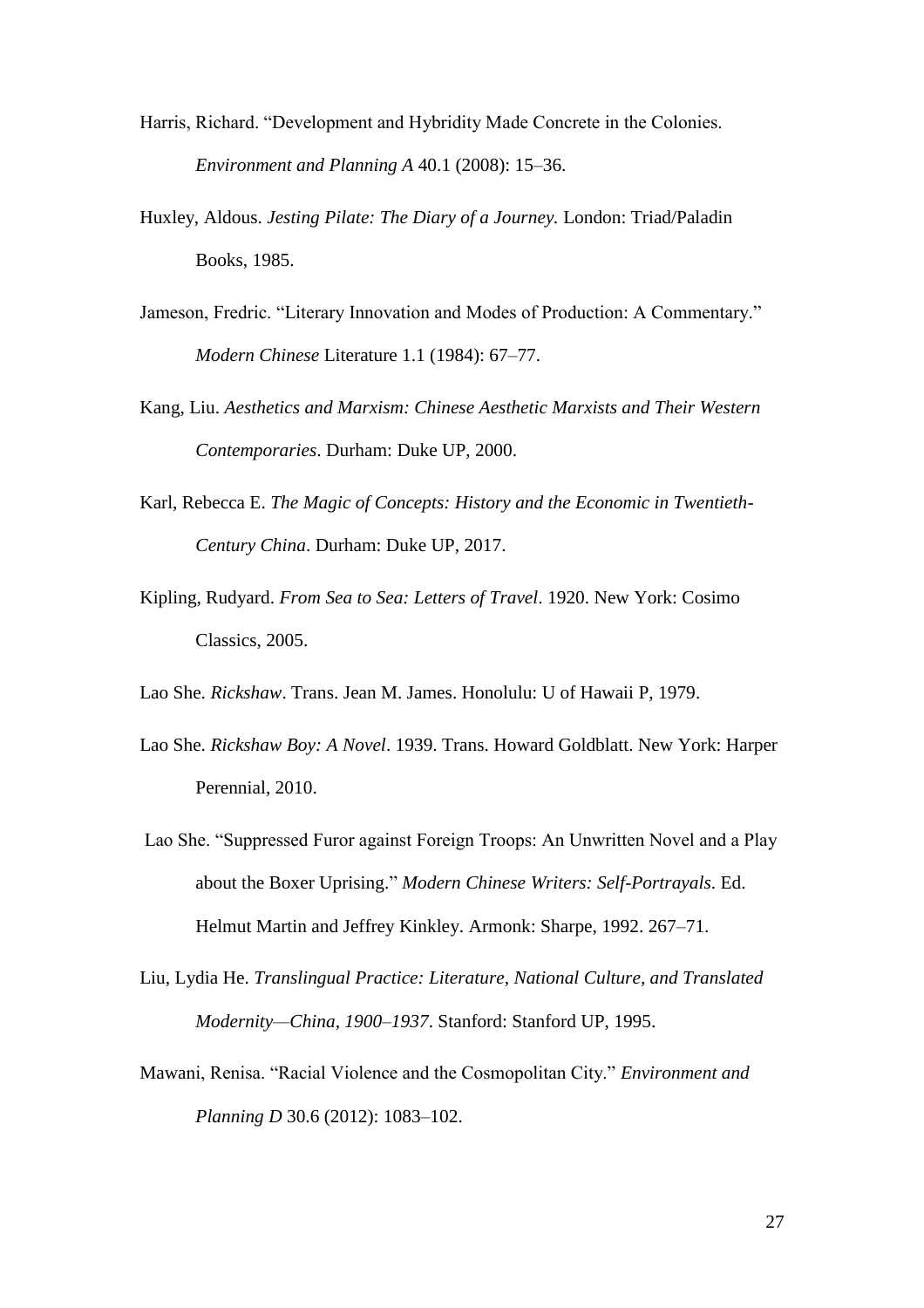- Moretti, Franco. *Modern Epic: The World-System from Goethe to García Márquez*. Trans. Quentin Hoare. London: Verso, 1996.
- Perera, Sonali. *No Country: Working-Class Writing in the Age of Globalization*. New York: Columbia UP, 2014.
- Scriver, Peter. "Stones and Texts: The Architectural Historiography of Colonial India and Its Colonial-Modern Contexts." Scriver and Prakash 27–50.
- Scriver, Peter, and Vikramaditya Prakash, eds. *Colonial Modernities: Building, Dwelling, and Architecture in British India and Ceylon*. London: Routledge, 2007.
- Strand, David. *Rickshaw Beijing: City People and Politics in the 1920s*. Berkeley: U of California P, 1989.
- Varma, Rashmi. "Provincializing the Global City: From Bombay to Mumbai." *Social Text* .22.4 (2004): 65–89.

Witchard, Anne. *Lao She in London*. Hong Kong: Hong Kong UP, 2012.

Zhang Longxi. "Out of the Cultural Ghetto: Theory, Politics, and the Study of Chinese Literature." *Modern China* 19.1 (1993): 71–101.

<sup>1</sup> In contrast to radical critiques of modernization theory, the theory of combined and uneven development does not dismiss lived experiences of economic, political, or technological modernization but acknowledges capitalism's reliance upon and active generation of forms of labour, extraction, and social organization previously associated with "feudalism" or "primitive accumulation" across spatially uneven zones. For a discussion of the concept in relation to world literature see Deckard et al. *Combined and Uneven.*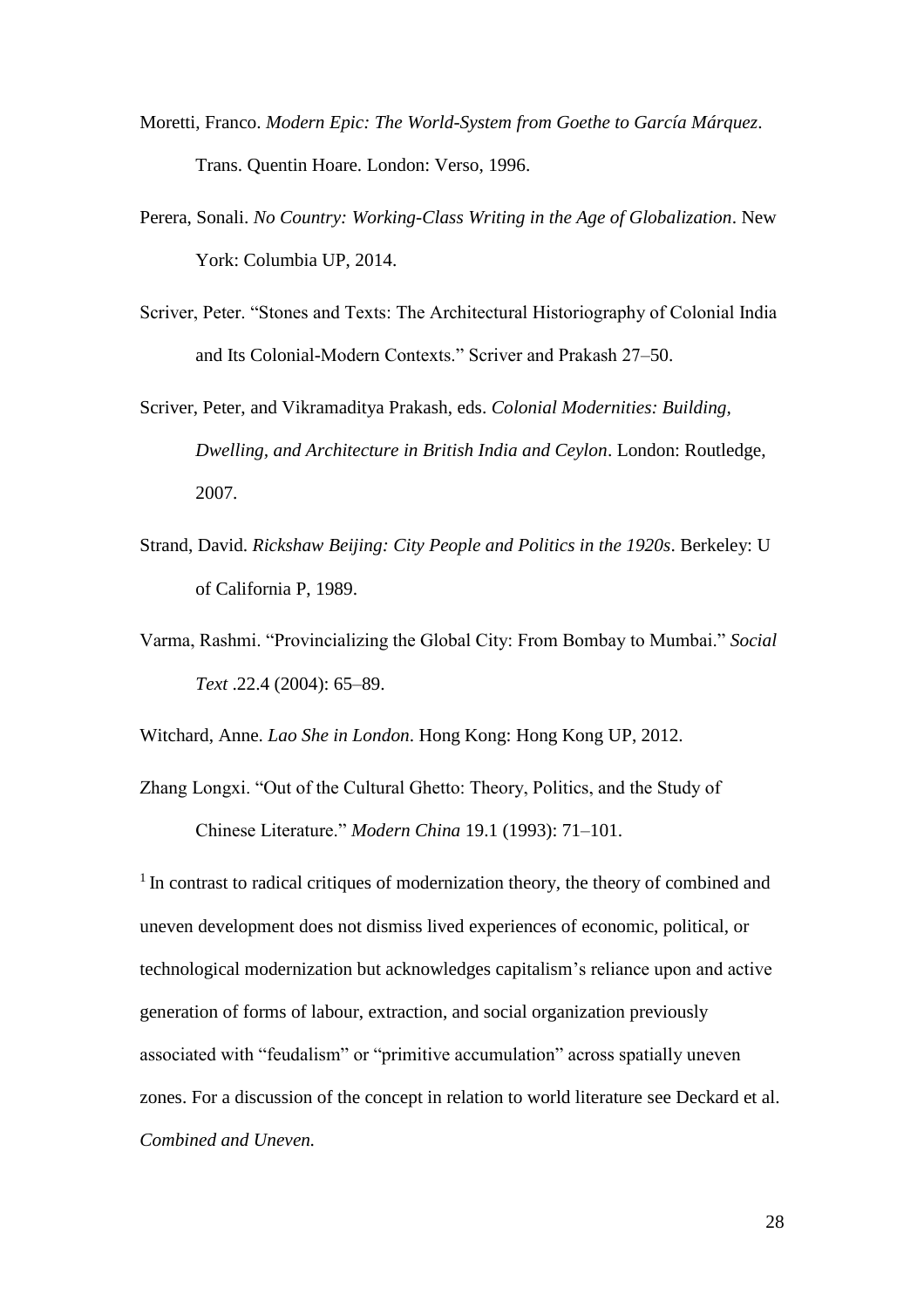<sup>2</sup> Anand studied for his PhD at University College London from 1925 to 1929, and Lao She taught at the School of Oriental Studies from 1924 to 1929. They visited Dublin on separate occasions in 1926 and 1928. On the influence of Joyce, see J. Berman; Witchard.

<sup>3</sup> The novel's title, *Luòtuo Xiángzi* in pinyin, was alternatively translated by Howard Goldblatt as *Rickshaw Boy: A Novel*, by Jean M. James as *Rickshaw*, and by Evan King as *Rickshaw Boy*. This essay cites from both Goldblatt (cited as *Rickshaw Boy*) and James (cited as *Rickshaw*).

<sup>4</sup> The city transformed during Lao She's lifetime from a semicolonial capital referred to as Peking in English to the secondary city of the Republic, renamed Beiping after 1928, and finally to the capital of an independent China—Beijing—in 1949. For an account of the city and its relation to China's "uneven and incomplete social transformations," see Strand 7, xiii–2.

<sup>5</sup> The device features in stories by Lao She, Yu Dafu, and Lu Xun, for example.

<sup>6</sup> While Rey Chow warns against Jameson's appropriation of Chinese literature and highlights the Chinese novelistic traditions with which the text engages (71), Zhang Longxi stresses the usefulness of Jameson's analysis in relation to "the problems of an incipient capitalism in a non-Western context" (73).

<sup>7</sup> It is worth comparing this to Wang Yanan's notion that "magical concepts" are problematic not because of the way they are "applied" to China but due to the coerced way in which they are "imported" or mediated and adopted (qtd. in Karl 14).

<sup>8</sup> The novel echoes Kipling's "The Phantom Rickshaw" (1888), also set in Simla. Anand recalls telling T. S. Eliot his plan "to rewrite Kipling's *Kim* . . . from the opposite point of view" (qtd. in Perera 28).